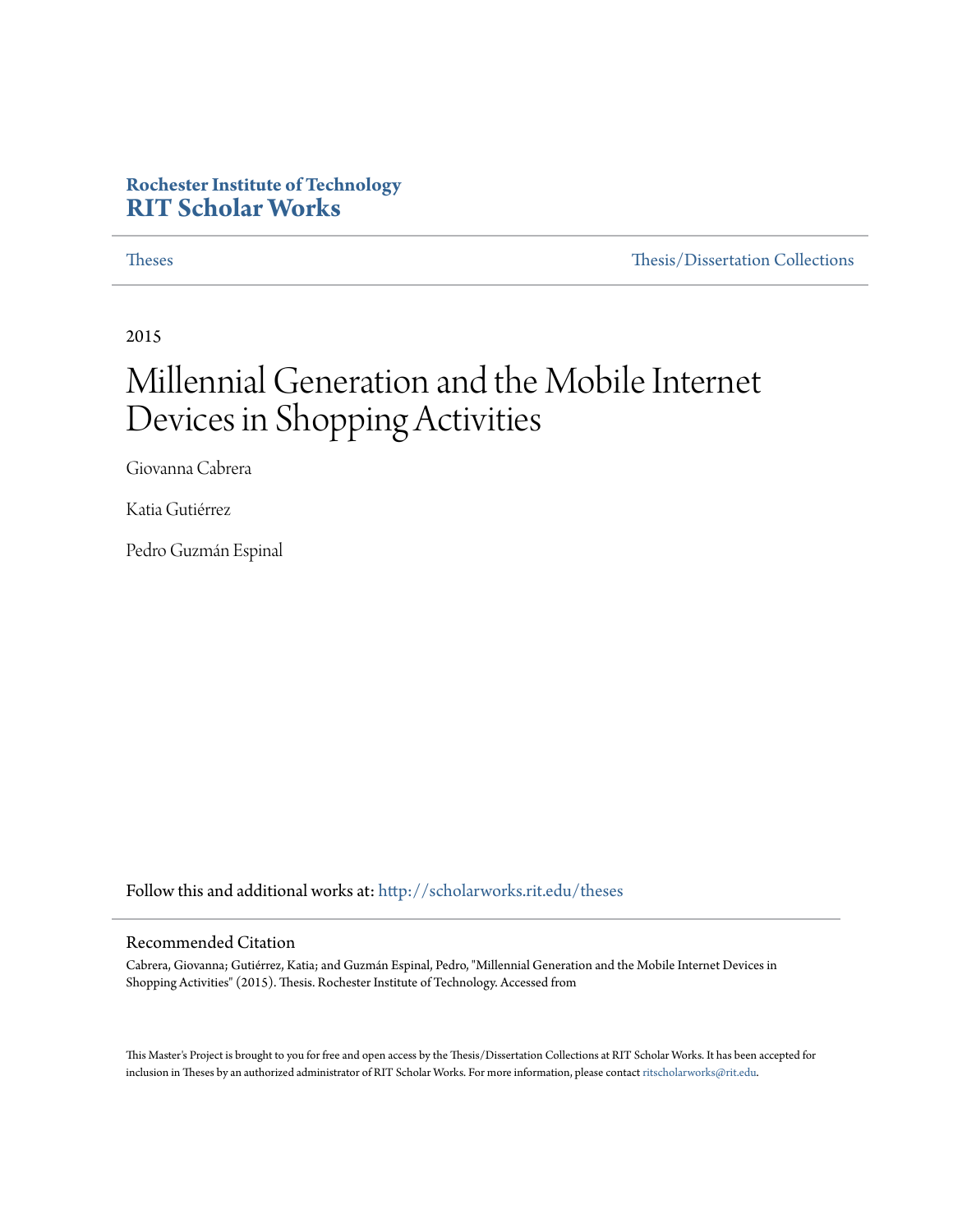#### Running Head: MILLENNIALS GENERATION AND THE MOBILE INTERNET DEVICES

Millennial Generation and the Mobile Internet Devices in Shopping Activities

Giovanna Cabrera

Katia Gutiérrez

Pedro Guzmán Espinal

Rochester Institute of Technology (RIT)

Pontificia Universidad Católica Madre y Maestra (PUCMM)

Professor: Dr. Linda Underhill

Santo Domingo, Dominican Republic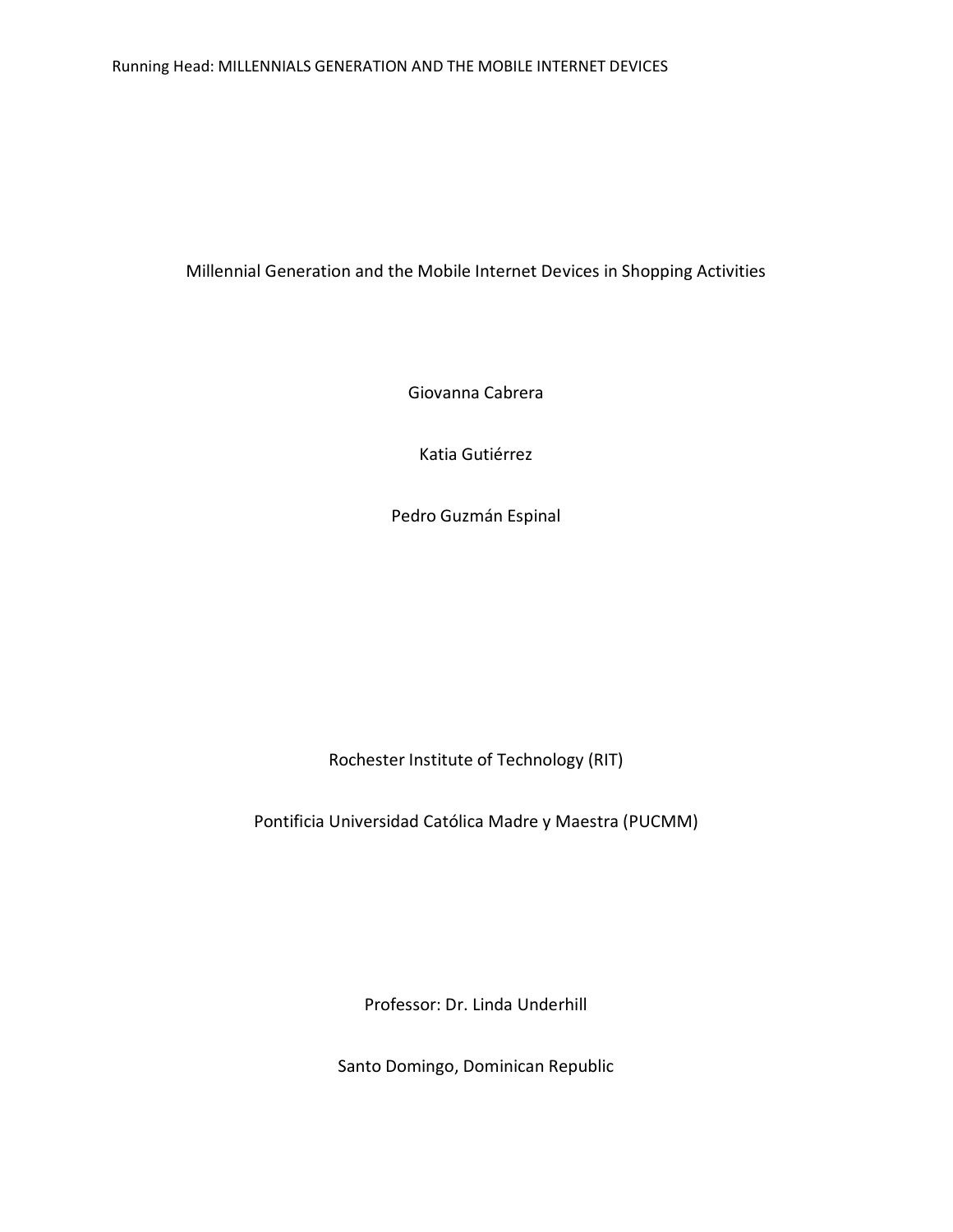#### **Millennial Generation and the use of Mobile Internet Devices (MID's) in Shopping Activities**

**Abstract:** The Millennial Generation and the technology revolution using MID's are changing business interactions with customers. Despite the fact Millennials are purchasing through MID's and using these devices to support their purchasing decision, in Dominican Republic there is no available data to explain this consumer trend. The purpose of this study is to explore what Millennials value the most in the purchase process using MID's. For this study a phenomenological interview approach, contrasting two main elements: "Social Management" and "Consumer Empowerment", using the framework described in "The Meaning of Shopping Experiences Augmented by Mobile Internet Devices" from Brian Spaid and Daniel Flint, was used to collect data. An outcome of this study is the finding that the Millennial Generation spend time sharing and validating information as well as reading reviews through social networks in order to seek other's opinions which in turn impacts on their purchase decision. Also seeking product information, comparing prices and having control of the purchase decision, make Millennials feel they can trust their shopping experience for value and smart shopping. This consumer trend in the Dominican Republic to use MID's may change the way companies interact with customers requiring they adapt their businesses model to connect with consumer behaviors and buying patterns of Millennials.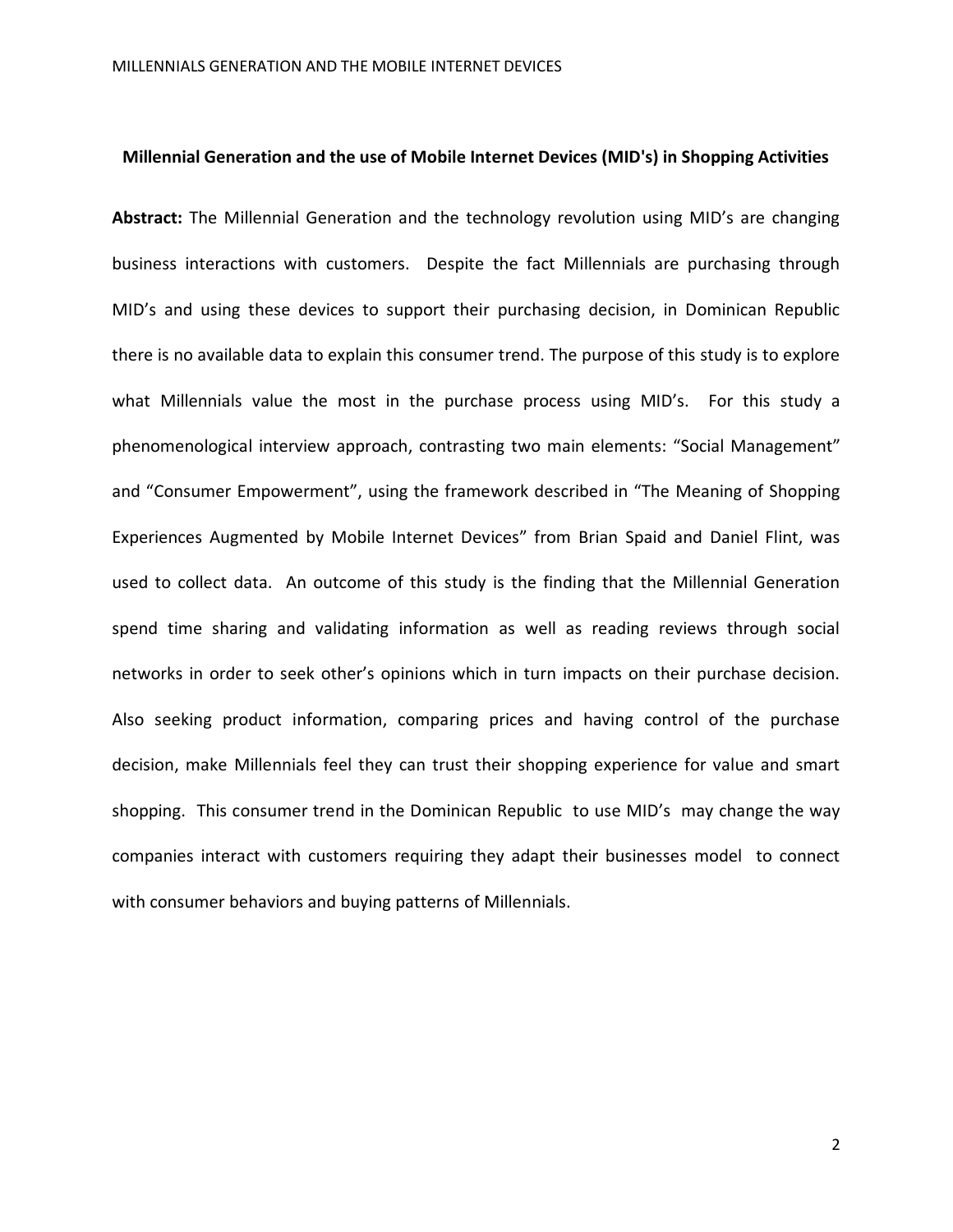# **Table of Contents**

| $\mathbf{1}$ . |
|----------------|
| 1.1            |
|                |
|                |
| 2.             |
|                |
| 3.             |
|                |
|                |
| 4.             |
| 4.1            |
| 5.             |
|                |
|                |
|                |
|                |
| 7.             |
|                |
|                |
|                |
| 8.             |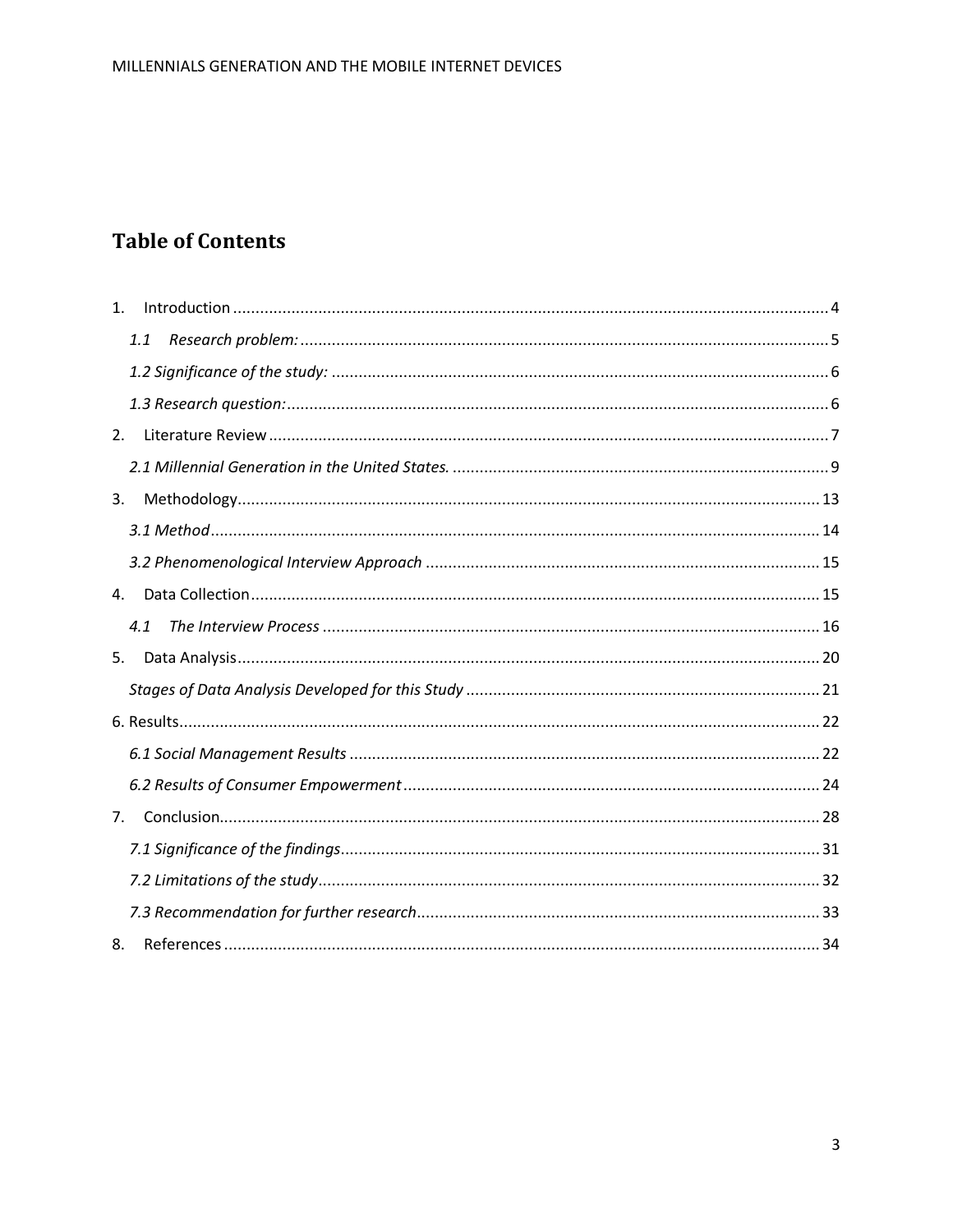# **1. Introduction**

There is talk about the importance of embracing change, how it is better to move forward, and to remain flexible when facing new obstacles in life. The reality is the world is changing so drastically that people do not have enough time to react. Change and resisting change is a normal condition in human nature; the only difference today is the pace of change has accelerated.

This resistance to change not only affects individuals but also organizations. Only those organizations that can identify the opportunities hidden in this change process are the ones who will survive today's changing world.

In this moment, society finds itself in the middle of a revolution. The new possibilities that digital technologies give society commercial, social, and intellectual are unparalleled in human history. Over the next few years, it is anticipated there will be a complete transformation of the way society lives, driven by the internet, smart phones, and new wireless devices (Hammersley, 2013).

Millennials, also known as the Millennial Generation, are the demographic cohort following Generation X. There are no precise dates when the generation starts and ends. Researchers and analysts use birth years ranging from the early 1980s to the early 2000s (Howe & Strauss, 2009). This year, Millennials aged 20-37 are the biggest generation that has ever existed (Schawbel, 2013).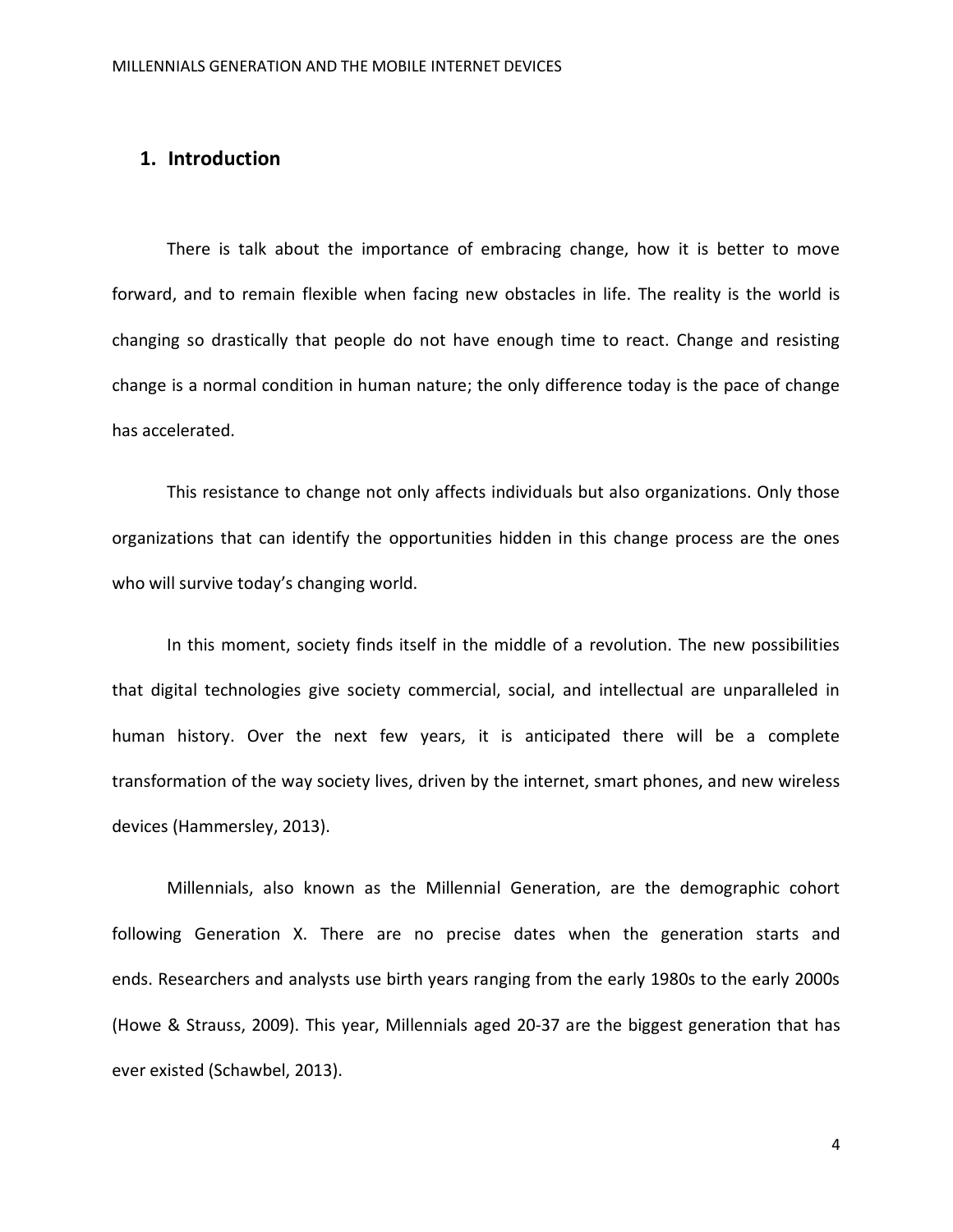Millennials consumers are changing the way companies do business (Schawbel, 2013). The core characteristics from this group are very different from the other generations (Howe & Strauss, 2009). The usage of Mobile Internet Devices (MID's) is a preference for them (Cruz & Mckenna, 2011).

There is a trend among Millennials consumers to purchase products and services online (28% of Millennials prefer shopping online rather than in stores) and most of them use their devices every day (Research Mintel Database, 2014). Another source shows they use their devices while shopping in retail environments to complement their purchase decision (Cruz & Mckenna, 2011).

The usage of technology and being connected with the Mobile Internet Devices (MID's), is one clear characteristic of this group. What does Millennial Generation value the most when purchasing through Mobile Internet Devices (MID's) or using them as a support in their purchase process? Do researchers in Dominican Republic have relevant information about this phenomenon?

#### *1.1 Research problem:*

With technology's revolution, Millennials shoppers use Mobile Internet Devices as a support in the purchase decision. Companies who want to understand Millennials purchase decision through MID's will need applicable information to benefit of this consumer behavior.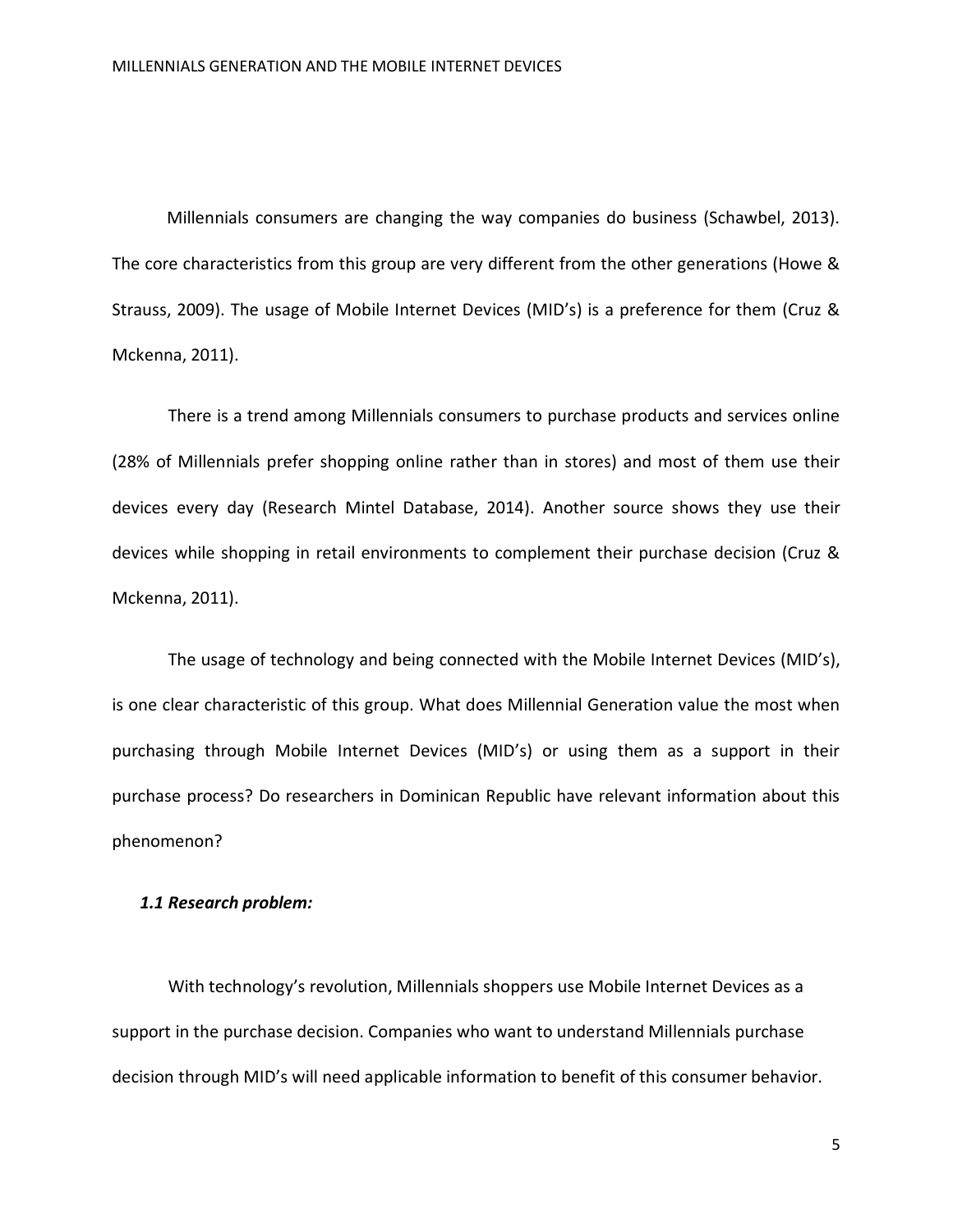Despite an exhaustive search of the literature no sources were found related to what Millennial Generation value the most when purchasing through Mobile Internet Devices (MID's) or using them as a support in their purchase process when acquiring products or services in the Dominican Republic. Also, there is not available information related to any other generation and their shopping preferences using Mobile Internet Devices (MDI's).

#### *1.2 Significance of the study:*

Companies and researchers will obtain from this study applicable information about the Millennial Generation and the usage of MID's in the Dominican Republic. With these results they can continue with further investigation to design new innovative approaches to meet their needs or preferences.

#### *1.3 Research question:*

What do the Millennial Generation value the most when purchasing through Mobile Internet Devices (MID's) or using them as a support in their purchase process?

The focus of this study is to explore the elements that Millennials values the most when purchasing through Mobile Internet Devices (MID's) or using them as a support in their purchase decision process in the Dominican Republic. Understanding this phenomenon is essential to comprehend the elements on the purchase process of the Millennials when using Mobile Internet Devices (MID's) (Spaid & Flint, 2014).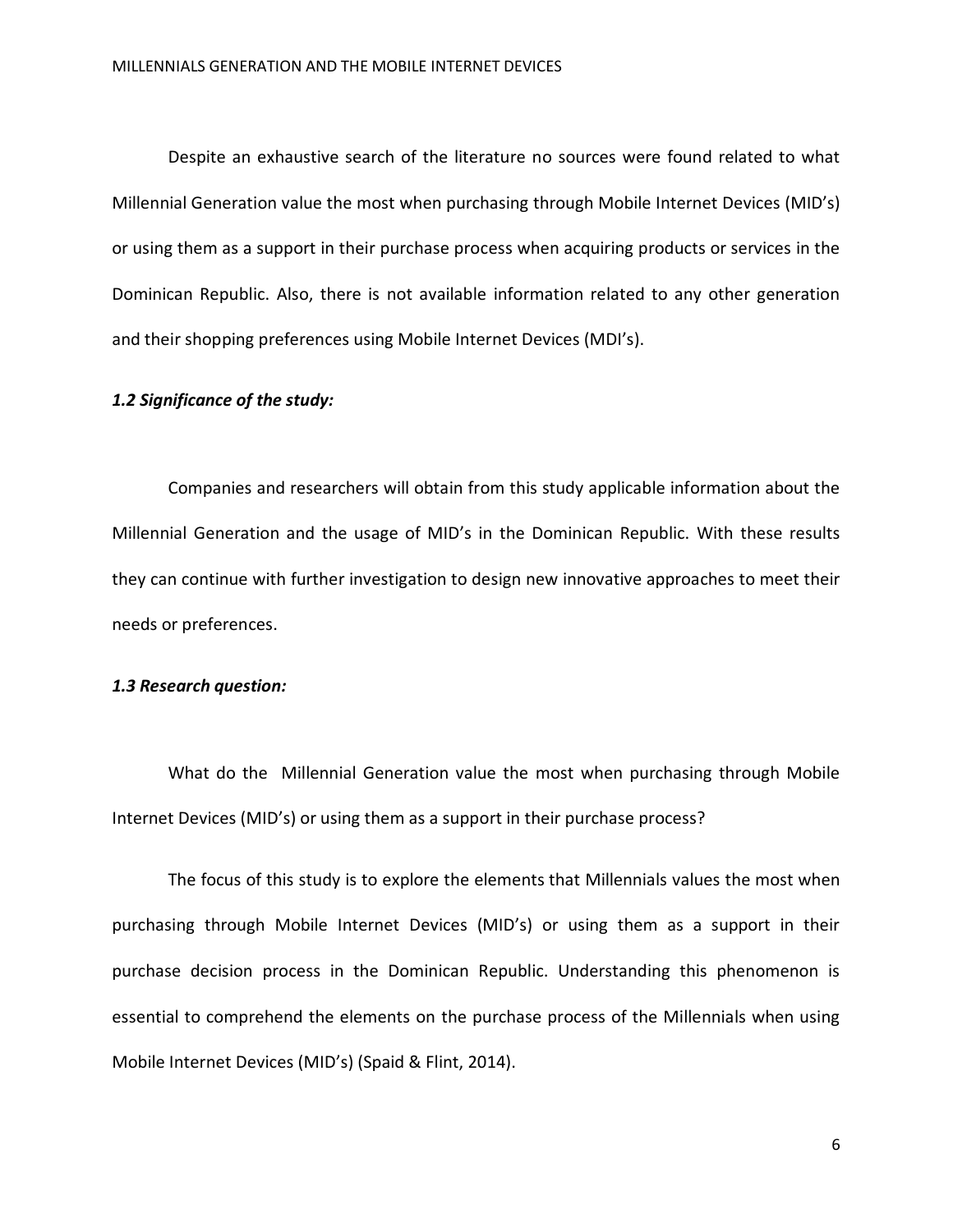# **2. Literature Review**

Today's society has a problem with the concurrence of three different generations interacting simultaneously: Baby Boomers, Generation X, and the "New Look" of the Millennials. These three generations, whose core characteristics often conflict with each other, are influencing new tendencies and behaviors.

In contrast to Baby Boomers and Generation X, for Millennials, it is more important to enjoy the present time and to have fun along the ride, than to reach to the final destination or goal. Additionally they are experts in recognizing opportunities that combine passion and work (Box1824, 2012). Also their combination of confidence and impatience involves: collective power, civic duty, social ability, and extreme fun is inducing new professions and new ways of thinking. Some other core characteristics for Millennials are: diverse, realistic, optimistic, highly tolerant, confident, avid consumers, and are the most educated generation (Howe & Strauss, 2009). Also the speed at which they are connecting to the world is setting the pace for work relations at this moment (Sujansky & Ferri-Reed, 2009).

Despite an exhaustive search of the literature no sources related to the Millennials Generation and their shopping behaviors in the Dominican Republic could be identified. However, according to the last census in 2010 for Dominican Republic, it has approximately a total of 2,950,000.00 Millennials that represents the 29% of the total population. Additional, in 2014 the Dominican Institute of Telecommunications published a report that shows more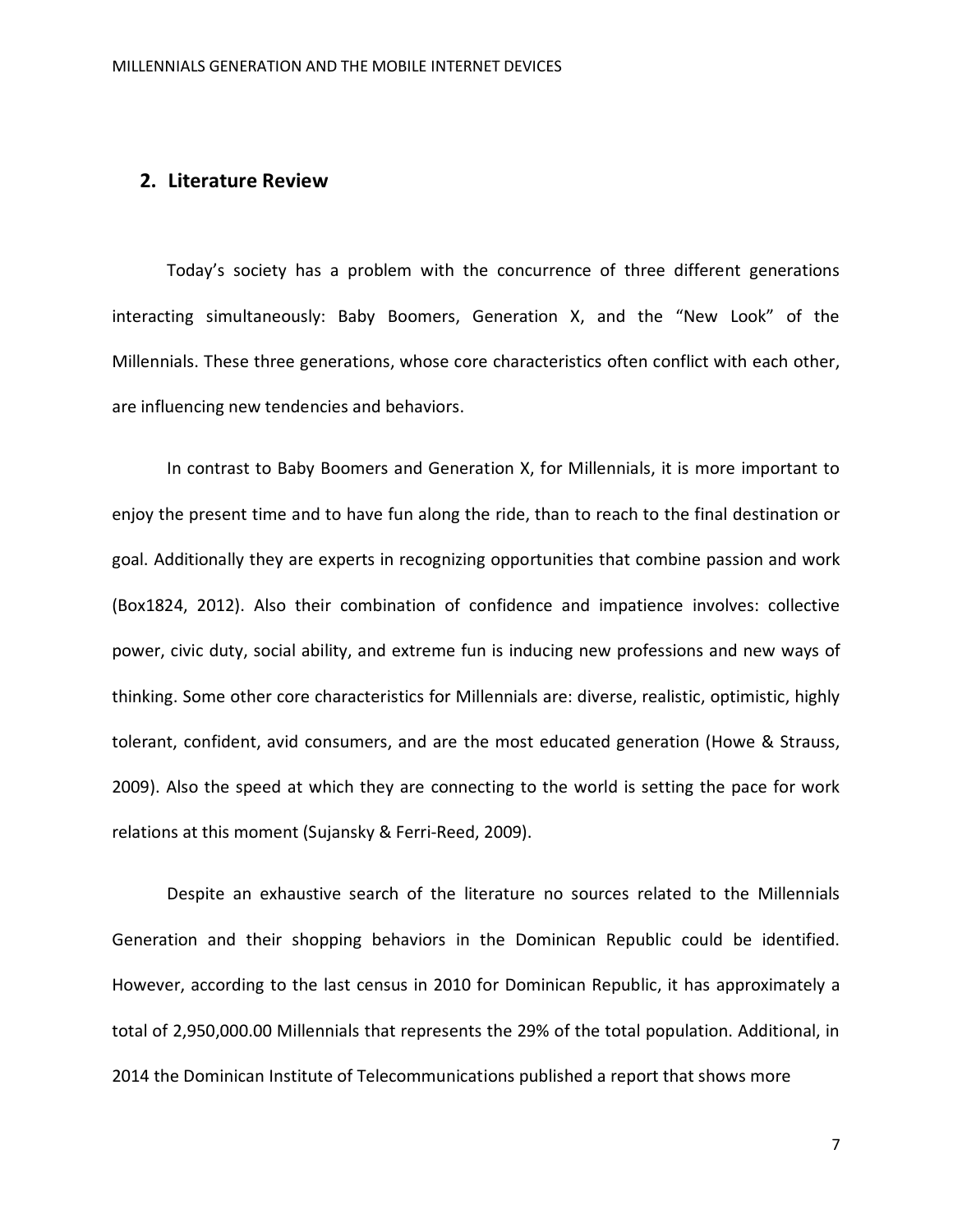than 3,513,341.00 cell phones have access to Internet connection (INDOTEL, 2014). If we contrast this huge number against the last Census in 2010, the Dominican Republic has a total population of 9,445,281 habitants. This concludes that a 37.2% of the population has a smart phone with Internet connection.

As there is no available data about Millennials in the Dominican Republic it will be presented the information gathered from the United States of America due to the similarities on the characteristics of this generation in both countries.

One element that probably influences the Millennials in the DR could be the commercial relationship between the Dominican Republic Government and the United States Government, which has been enhanced by such things as the formalization on the Free Trade Agreement DR-CAFTA. According to the DICOEX, Bilateral Annual Commerce report from 2012, in 2011 the products imported from the United States to the Dominican Republic represents 52% of the total imports and 93% of the total imports within countries participating in DR-CAFTA (DICOEX, 2012).

Another element influencing the connection between Millennials in the Dominican Republic and the United States is Dominican Republic´s geographical location, located nearby the United States in the center of the Caribbean. It has four international airports and many connections with flights to the major cities of USA. This shows a preference for Dominicans to travel to the US instead of other countries. Also many immigrants from Dominican Republic live in the United States.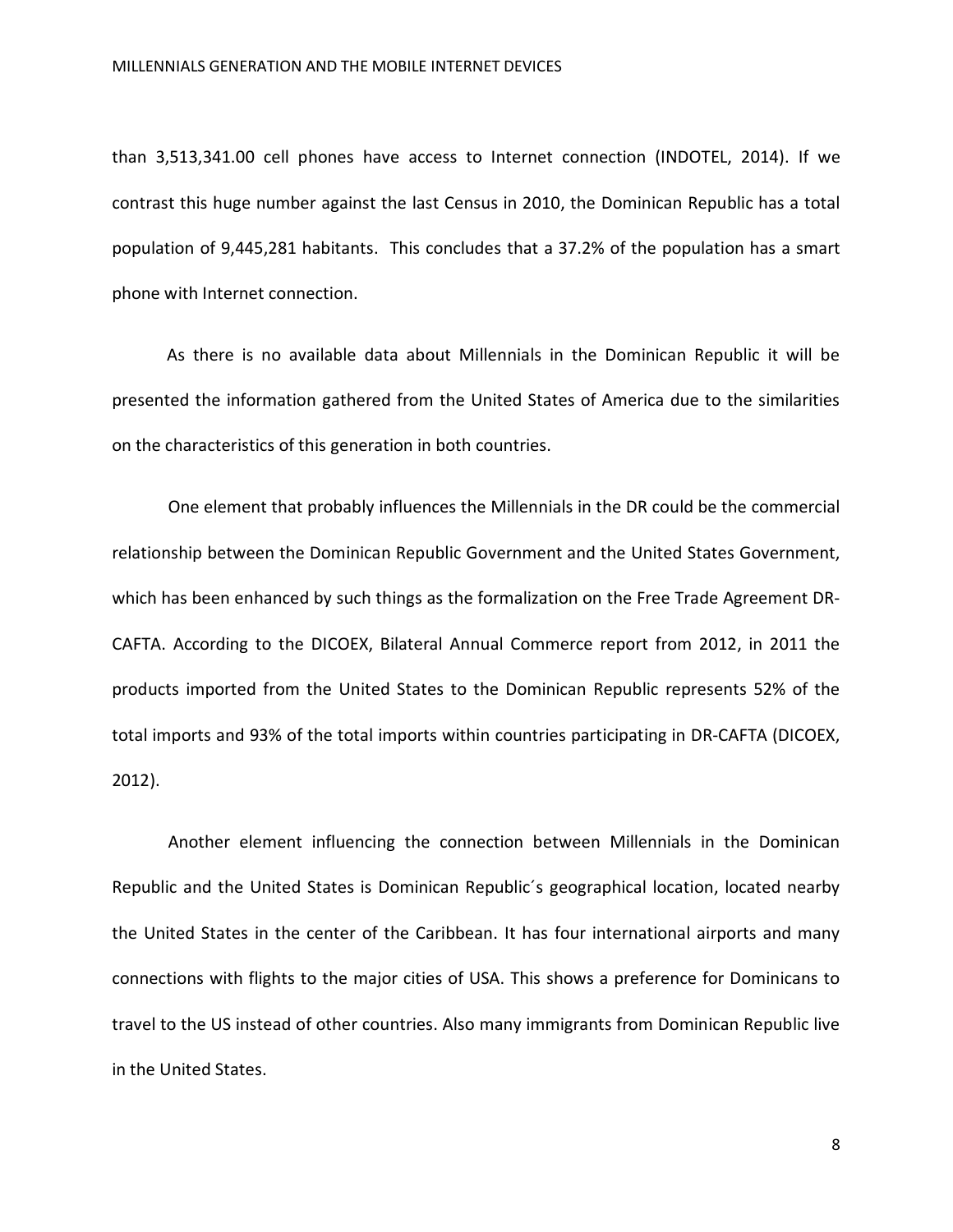#### *2.1 Millennial Generation in the United States.*

According to a recent US Bureau of Statistics research, Millennials in the United States represent 36% of the U.S. workforce and by 2025 they will account for 75% of the global workplace. By 2015, their annual spending is expected to be \$2.45 trillion and by 2018, they will eclipse boomers in spending power at \$3.39 trillion (Huffington Post, 2013).

Recent researches shows 41% of Millennials in the United States have made a purchase using their smartphone and 48% of Millennials say word-of-mouth influences their product purchases more than TV ads. For 2014, Millennials (aged 20-37) number 78.3 million, account for 24.5% of the US population and projected to grow 2.7% by 2019 (Schawbel, 2013).

The Industry reports on Millennials indicate that around 60% of Millennials use social media to interact with brands and businesses, and over 50% of Millennials feels social media affects their opinions about offerings (products/services) (Mohapatra, 2013)*.* This "social management" could be the key to a sustainable e-commerce model.

The author Sanjay Mohapatra, in his book E-Commerce examined how the "social management" can be relevant to a customer purchase decision. Once customers get used to the benefits of buying through the MID'S, they become a type of customer that has high expectations, demands, and also has the desire of personalized products/services with a fast delivery (Mohapatra, 2013). This type of customer behavior requires company's managers to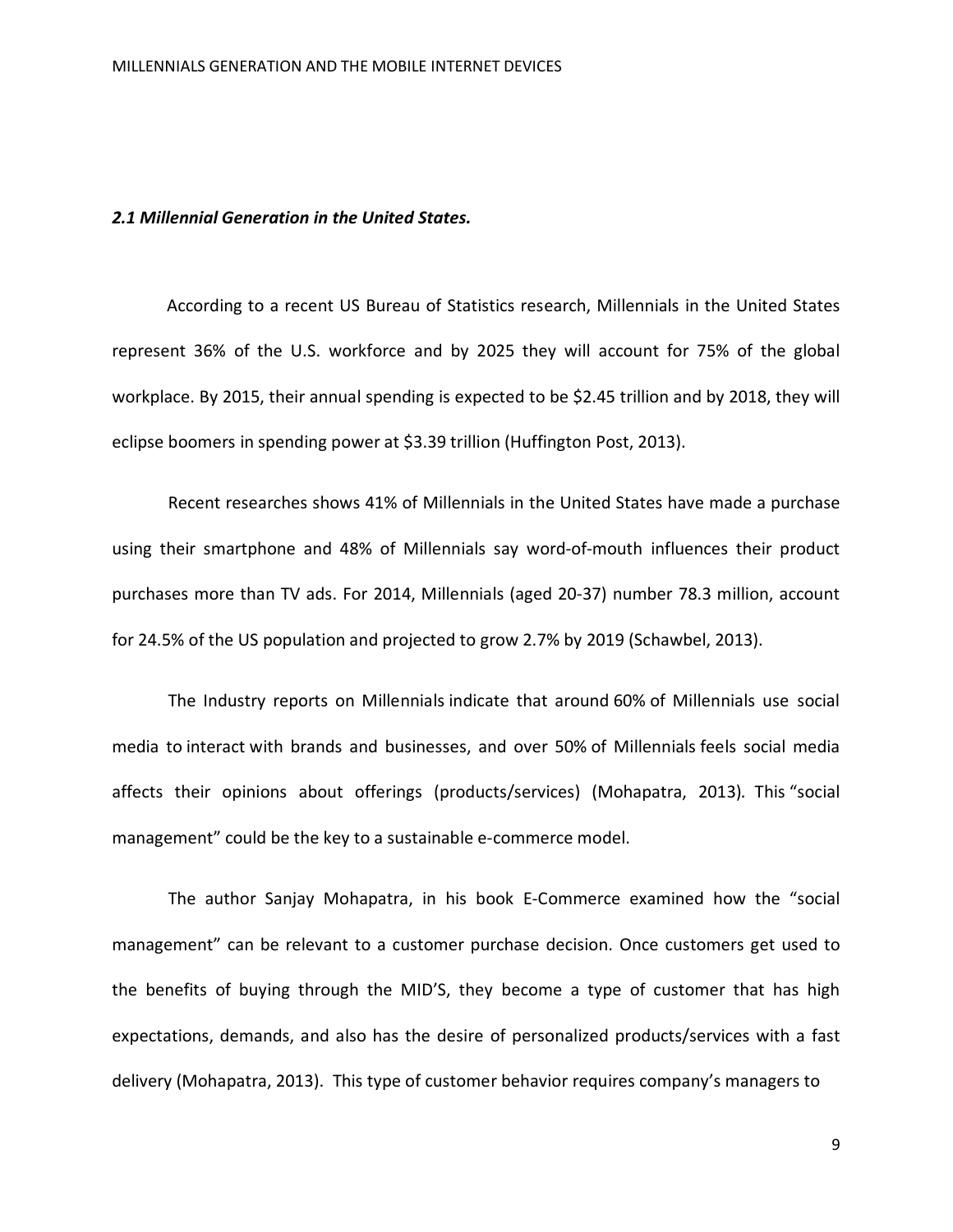provide digital product specifications, in order to encourage a good experience in the buying process that may influence them.

Millennials are the generation that spends most time connected to the Mobile Internet Devices (MID's). Also for this generation, it's important to be connected with friends and family which is why they use the social media as a bridge to share information (Schawbel, 2013).

According to Brian Spaid and Daniel Flint: "The utilitarian ability to gauge others opinion during a purchase decision seems to build shopper confidence and makes them feel empowered" (Flint & Spaid, 2014). This "Social Management" is as a fundamental element of the purchase decision on the Millennial Generation.

An important article for this study is "The Meaning of Shopping Experiences Augmented by Mobile Internet Devices" from Brian Spaid and Daniel Flint. According to Spaid and Flint's research "Social Management" is a subjective evaluation of a behavior when purchasing a product that relates to a person's close social network. Many of the participants recalled incidents where they relied on the opinions of trusted friends and family to guide a purchase decision. (Spaid & Flint, 2014, p. 79). In their interviews, they noticed that "Social Management" is a real-time assessment of normative behaviors and it seems to affect shopping decisions immediately. This occurs when interacting with the social network using a Mobile Internet Device (MID's).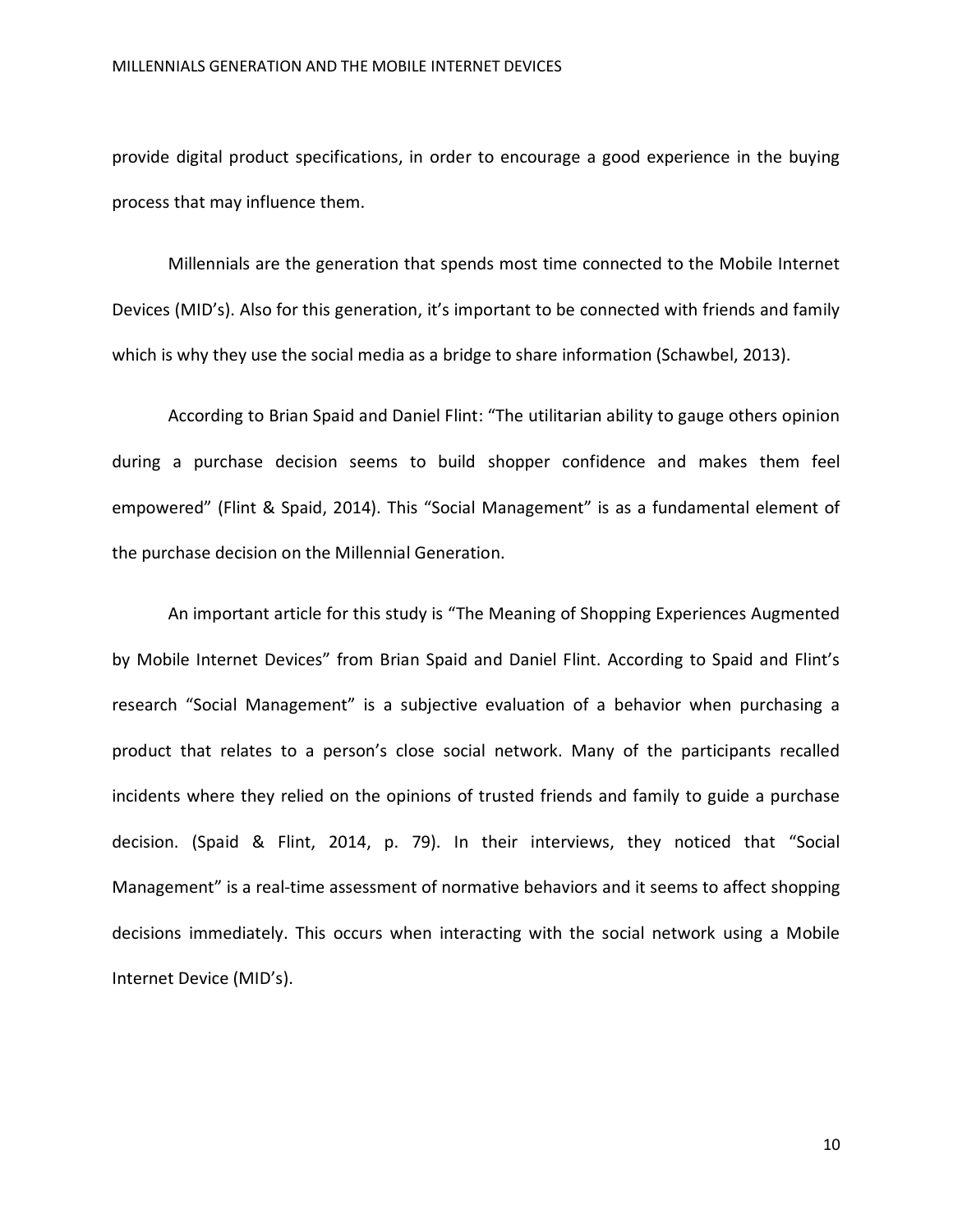For example, one of their candidates demonstrates a clear example of a subjective norm affecting a purchase decision through MID usage:

*"Do I want this car?" Take a photo and send it to someone. "Or this car?" Take a photo and send it to someone. And they respond back, "I like the blue." Well, if you send that to ten people and everyone likes the blue, you'd be much more inclined to go with the blue. But that really doesn't have to do with the Internet-enabled phone. That just has to do with using the phone to shop; in general, to get other people's opinions that maybe aren't there, that sort of thing.* (Spaid & Flint, 2014)

Buyers are using the MID's to search others opinions about the products. This is directly affecting the purchase decision. This also occurs when buying through internet looking for consumer's reviews. Another tendency is when buying a product at store consumers avoid social interaction at store and prefer using MID's to interact with people on their social network, using different social media channels.

The other component is the "Desire for Consumer Empowerment". Consumer sovereignty espouses the view that "aggregate sums of well-informed, autonomous consumer agents possess greater power than individual producers" (Denegri-Knott, Zwick, and Schroeder 2006, p. 955). In other words, power is exchanged and is the source of conflict. This line of thinking stems from economic theories and pits the consumer and retailer against each other in a zero-sum game. As one participant checks the legitimacy of a retailer's price, he also communicates an underlying sense of fairness: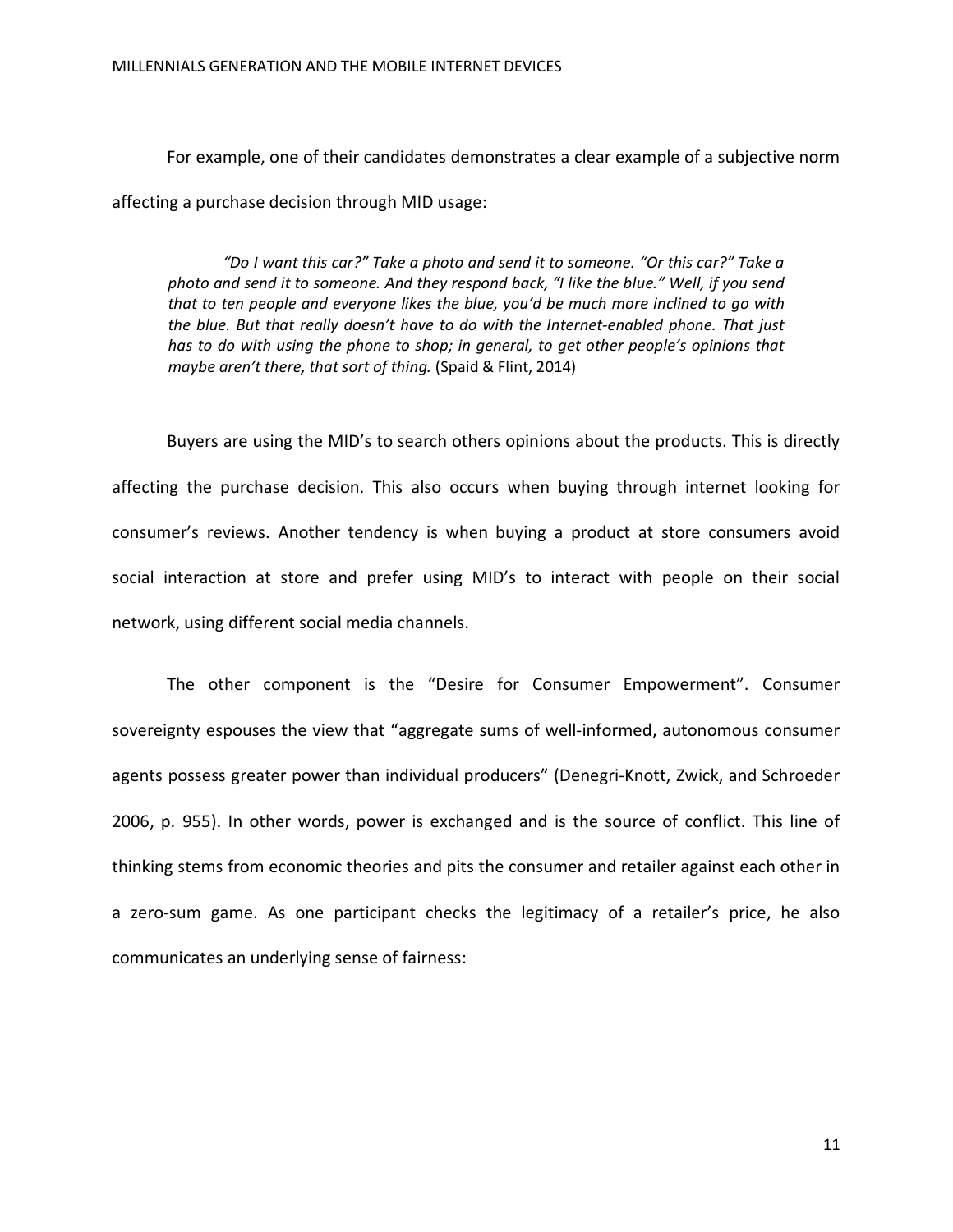*Interviewer: How does it feel to be able to use your phone to essentially change the circumstances of the transaction? James: Yeah, like I said earlier, it's empowering. Like, it makes me . . . it just helps out, I guess. That you can pull up a price and say, "Okay. I'm paying a price that's legitimate." I can go back and I can feel good that I paid a price that everybody is going to have to pay* (Spaid & Flint, 2014, p. 83)*.* 

They explained how consumer empowerment feels like an obligation for the buyer. Whenever the shopper is analyzing the information about the product itself (including price), if this process is not completed there is a sense of guiltiness and or anger for not doing the best shop with as much information as possible. Following the concept with an example:

*Marina: I hate finding, after I purchase something, finding it cheaper. Interviewer: What is it about that you hate so much, is it a huge price difference?*

*Marina: It's a feeling of having been taken advantage of and also sometimes guilt at not having researched enough or not having been patient enough* (Spaid & Flint, 2014, p. 84)*.*

Shoppers have also learned that the effort invested to include these new tools into the shopping experiences provides a significant advantage in both time and dollar savings (PriceWaterhouseCoopers, 2010, p. 2). As part of the purchase decision buyers like to be well informed about their purchase. Using Mobile Internet Devices (MID's) is a crucial component to feel empowered to make a decision and to feeling satisfied. Consumers feel when using MID they have some power, they don't feel alone when they are speaking to the salesman, because they have information already to help them make the purchase decision.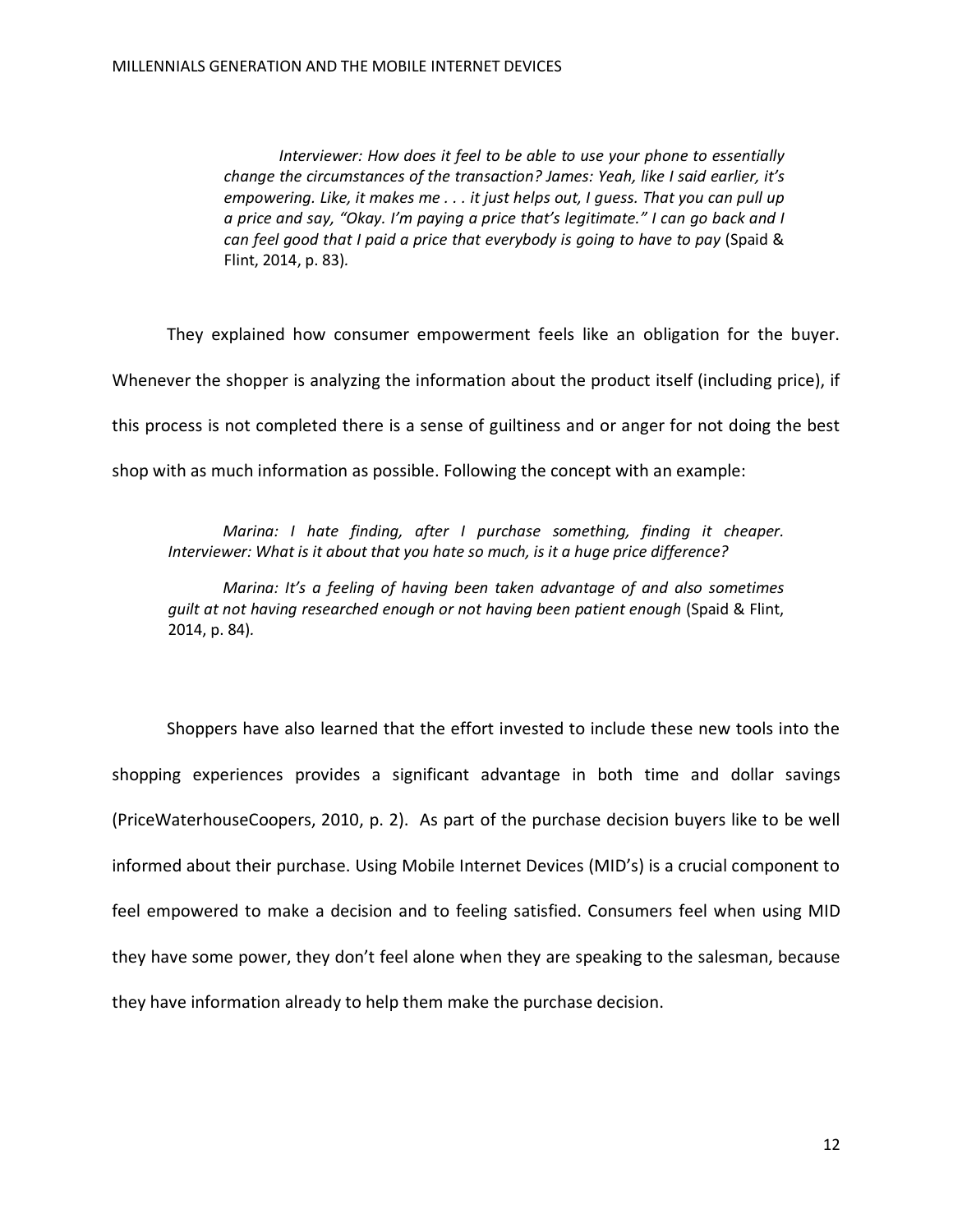# **3. Methodology**

After understanding the characteristics of the Millennials Generation, the intention is to contrast and to validate two of the main elements from the framework described in "The Meaning of Shopping Experiences Augmented by Mobile Internet Devices" from Brian Spaid and Daniel Flint. This is an important study sponsored by a grant from the Marketing Sciences Institute (MSI) and the Association of Consumer Research (ACR) published in 2014 Journal of Marketing Theory and Practice (Spaid & Flint, 2014).

Spaid and Flint (2014) presented a Gestalt Framework that combines in store MID's behaviors with extrinsic motivators (Economics, Desire for Product Information, Desire for Trust) and intrinsic motivators (Need for Security, Desire for Consumer Empowerment). A total of seven themes are gathered in the framework: Product Information, Trust, Economics, Security and Empowerment, Shopping Management, Social Management, and Hedonic Shopping. Two themes from this research were selected for this study: "Social Management" and "Consumer Empowerment". These two themes gather most of the intrinsic and extrinsic motivators of the Gestalt Framework, as it will be seen in this study; Social Management gathers the desire of trust, the desire for security. Consumer Empowerment gathers the economics and the desire for product information.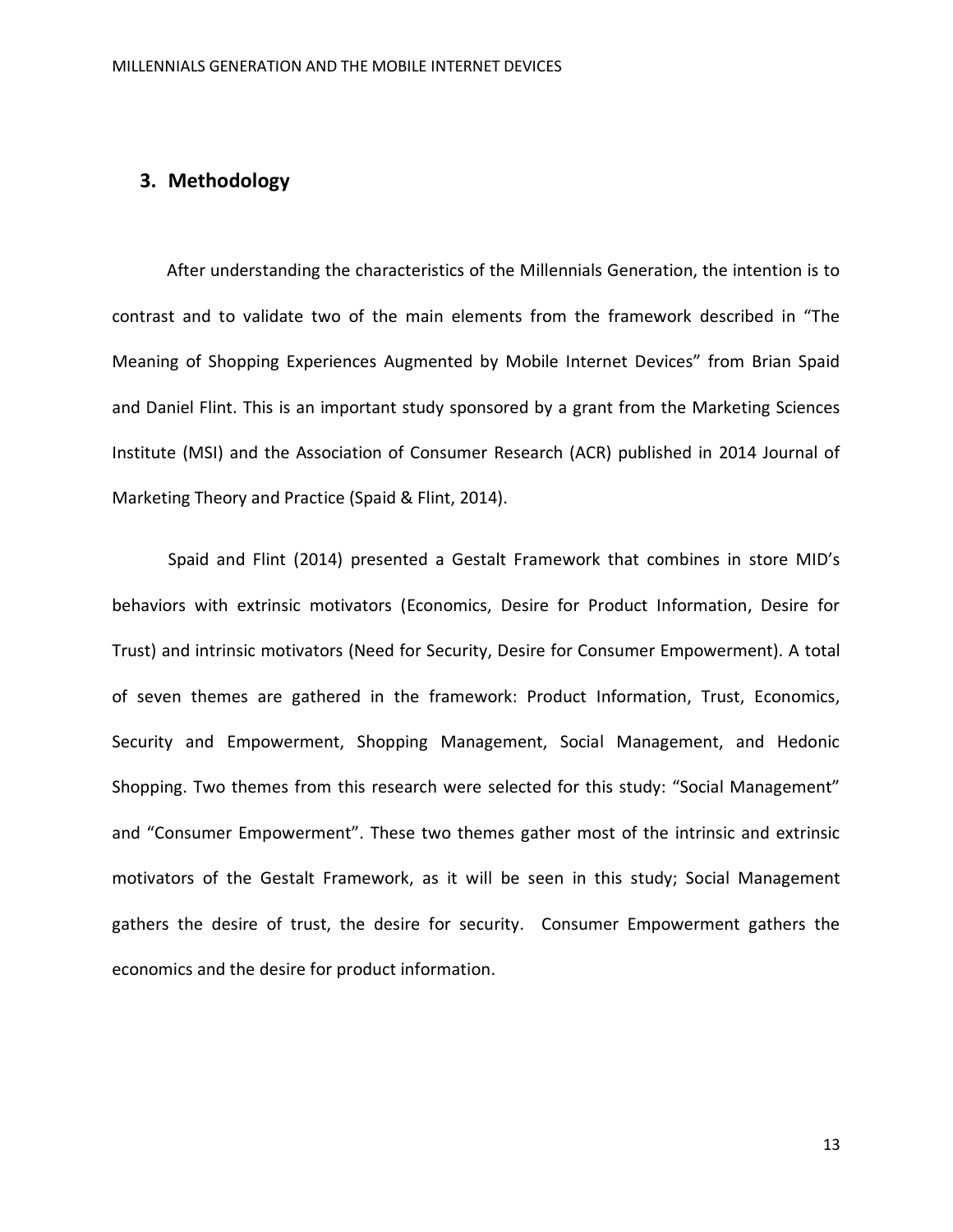The expectation of this study is to confirm if these themes apply to the Millennial Generation in the Dominican Republic when using MID's as a support in the purchase process.

Our broader impact or contribution is to open the path to other researchers who want to continue understanding the Millennials phenomenon in the Dominican Republic and how they use MID's into shopping activities.

#### *3.1 Method*

Spaid and Flint used "The Phenomenological Interviewing Approach" to gather the elements on those experiences they researched. According to the authors, "The qualitative research tradition best suited to this line of inquiry is phenomenology" (Spaid & Flint, 2014, p. 76). The goal of phenomenology, as Polkinghorne writes, is to "produce clear and accurate descriptions of a particular aspect of human experience" (1989, p. 44). This type of humanistic research method seeks to capture detailed descriptions of the lived experience of the research participant by addressing specific life events (Denscombe M. , 2014, p. 94).

After investigating different sources about this approach we found a formal study from the International Journal of Qualitative Methods called "A Phenomenological Research Design Illustrated" from Groenewald in 2004. This article distills the core principles of a phenomenological research design and by means of a specific study, illustrates the phenomenological methodology. We are using this document as a guideline towards this study.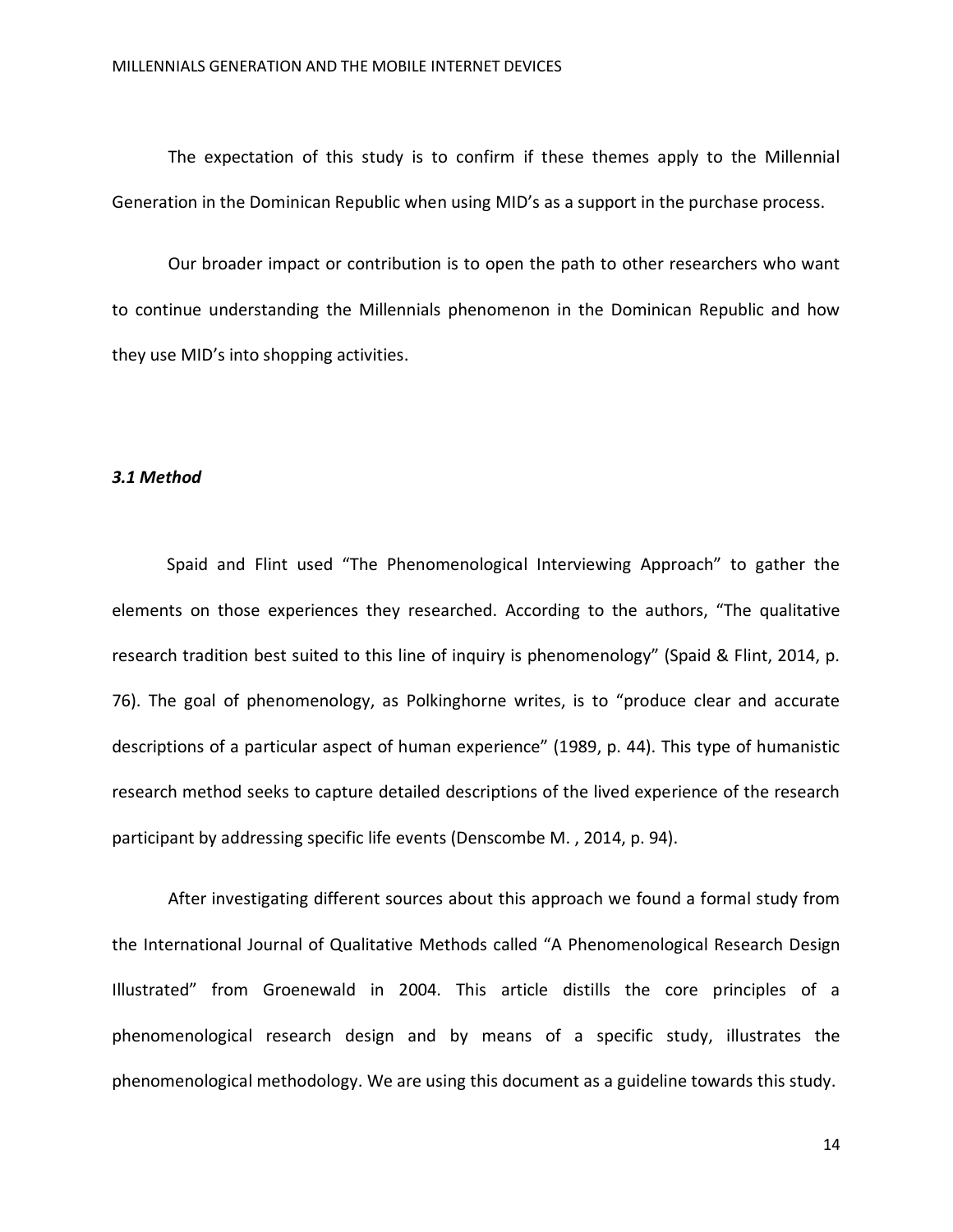#### *3.2 Phenomenological Interview Approach*

For the purpose of this study the "Phenomenological Interview Approach" was selected as the methodology. This is the same approach used by Spaid and Flint (2014); the intention is not to build out a framework but rather to compare and to contrast the selected elements. According to these authors "The qualitative research tradition best suited to this line of inquiry is phenomenology" (Spaid & Flint, 2014, p. 76).

# **4. Data Collection**

This investigation gathered information focused on the Millennials from Santo Domingo, Dominican Republic - Metropolitan Zone (Campus-CSTA) of the Pontificia Universidad Católica Madre y Maestra (PUCMM). This study was delimited to the Santo Domingo Campus of PUCMM because it included the major diversity of the Millennials from all cities in the Dominican Republic. Another reason for this selection is the support and permission granted by the university to run this study.

For the pre-selection process this study included an initial request to 120 participants (Millennials Aged 20-37) that were contacted to become part of this study. In this initial approach participants were selected from those who voluntarily wanted to be part of this investigation and that frequently purchase through MID's. Other participants were dismissed because they don't purchase regularly through MID's or didn't want to be involved as part of the investigation.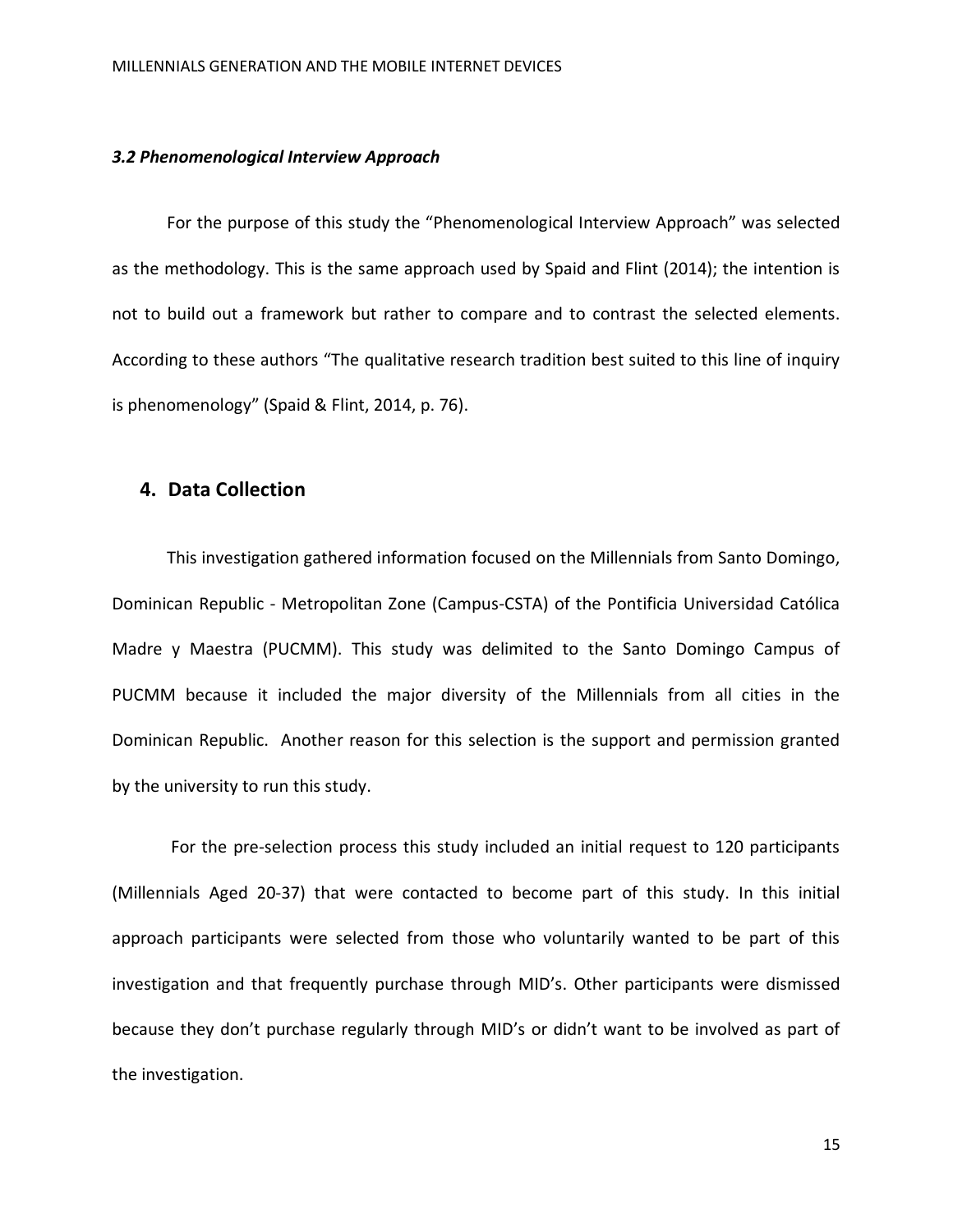For the final selection of the data collection a formal sample of 30 participants were selected. All subjects are active shoppers with their MID's and were enthusiastic to share their experiences when using MID's to support their shopping activities.

#### *4.1 The Interview Process*

As mentioned above, the interviews were conducted using the "Phenomenological Interviewing approach". The purpose of this approach was to capture lived experience of Millennials using MID's as a support in the purchase process. The objective with the interviews was "neither a free conversation nor a highly structured questionnaire" (Kvale 1983, p.174). The interviews were used to obtain narrations about the different qualitative aspects of the participant's situation, describing the facts as close to reality as possible, to gain the experience of each contributor.

During the interview process the intention was to maintain a neutral zone while asking for the information. A neutral zone maintains the real and individual contribution of each participant, including deeper judgments that will contribute to the study. Also, for every contributor conversation/interview, an effort was made to keep the participant feeling comfortable and valued. This allowed the participants to express their experiences intact, opening up their thoughts while sharing the information.

For phenomenological research, an unstructured questionnaire is considered the main method of data collection. Using this approach, the interviewees develop their own ideas and pursue their own trains of thought rather than have the discussion shaped by the researcher´s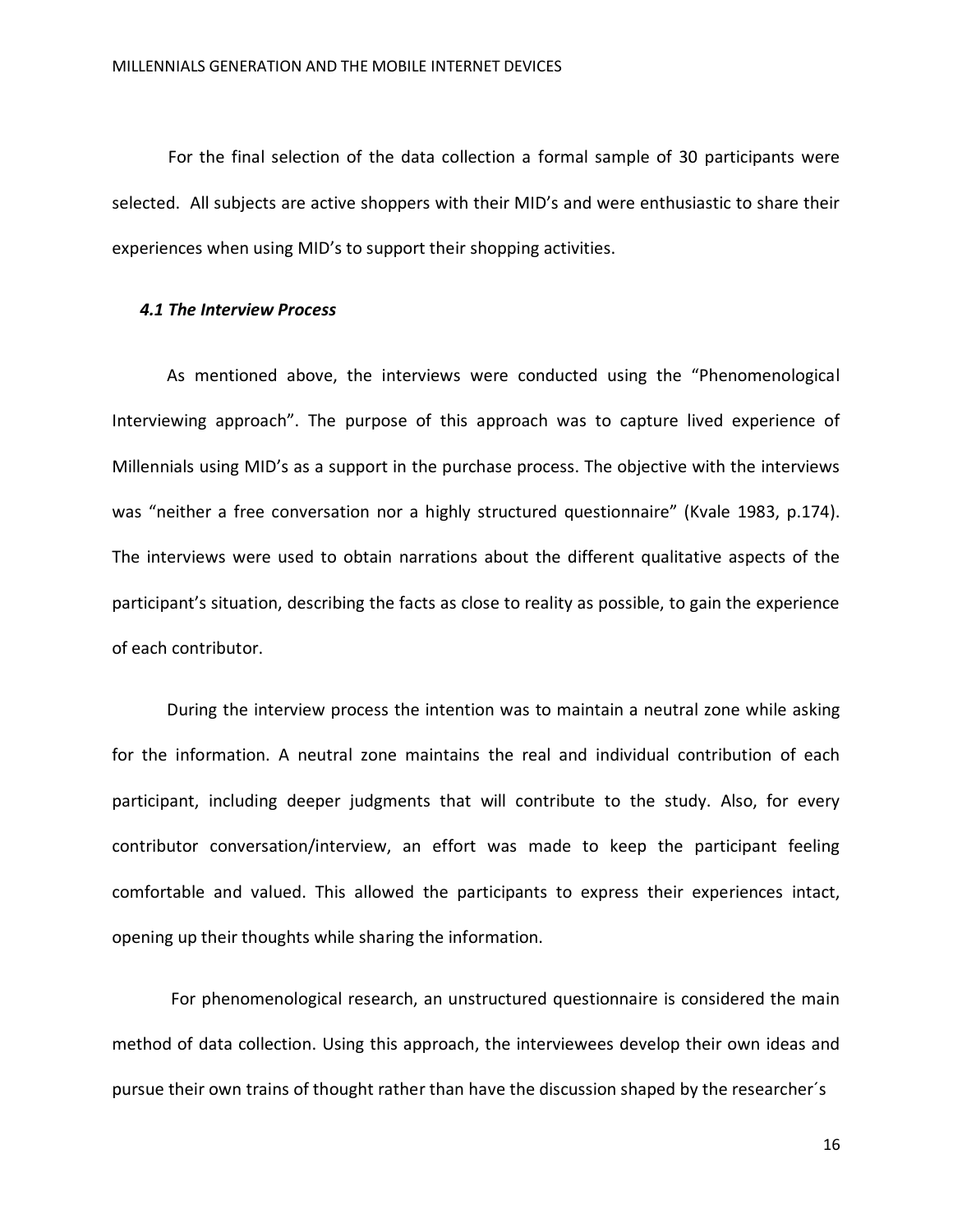questions (Denscombe M. , 2014, p. 100)**.** This methodology gives an opportunity for interviewees to provide an account of their experiences. It is their version, spoken in their own words (Denscombe M. , 2014, p. 98).

Additionally, the authors Brian Spaid and Daniel Flint from "The Meaning of Shopping Experiences Augmented by Mobile Internet Devices" were contacted to understand the types of questions they used for the phenomenological interviews. Their approach to unstructured interviews started by asking: "Tell me about the last time you used a device to help you shop". Then, they followed the conversation with open ended questions depending on the interviewee responses. Each interview was unique as it was based on the participant's experience.

In this study, the process used included interviews with a one-to one meeting between one researcher and one-respondent. The interviewee was contacted in advance and a convenient time was arranged for the interview. It was explained to the interviewee that the length of the interview would be thirty to forty-five minutes. The place was carefully selected to ensure privacy and good acoustics. The interviewee and the interviewer were seated one in front of the other to allow comfortable interaction between the two. The interviewer introduced himself and formally asked the participants permission to record the conversation and provided reassurances about the confidentiality of the comments made during the interview.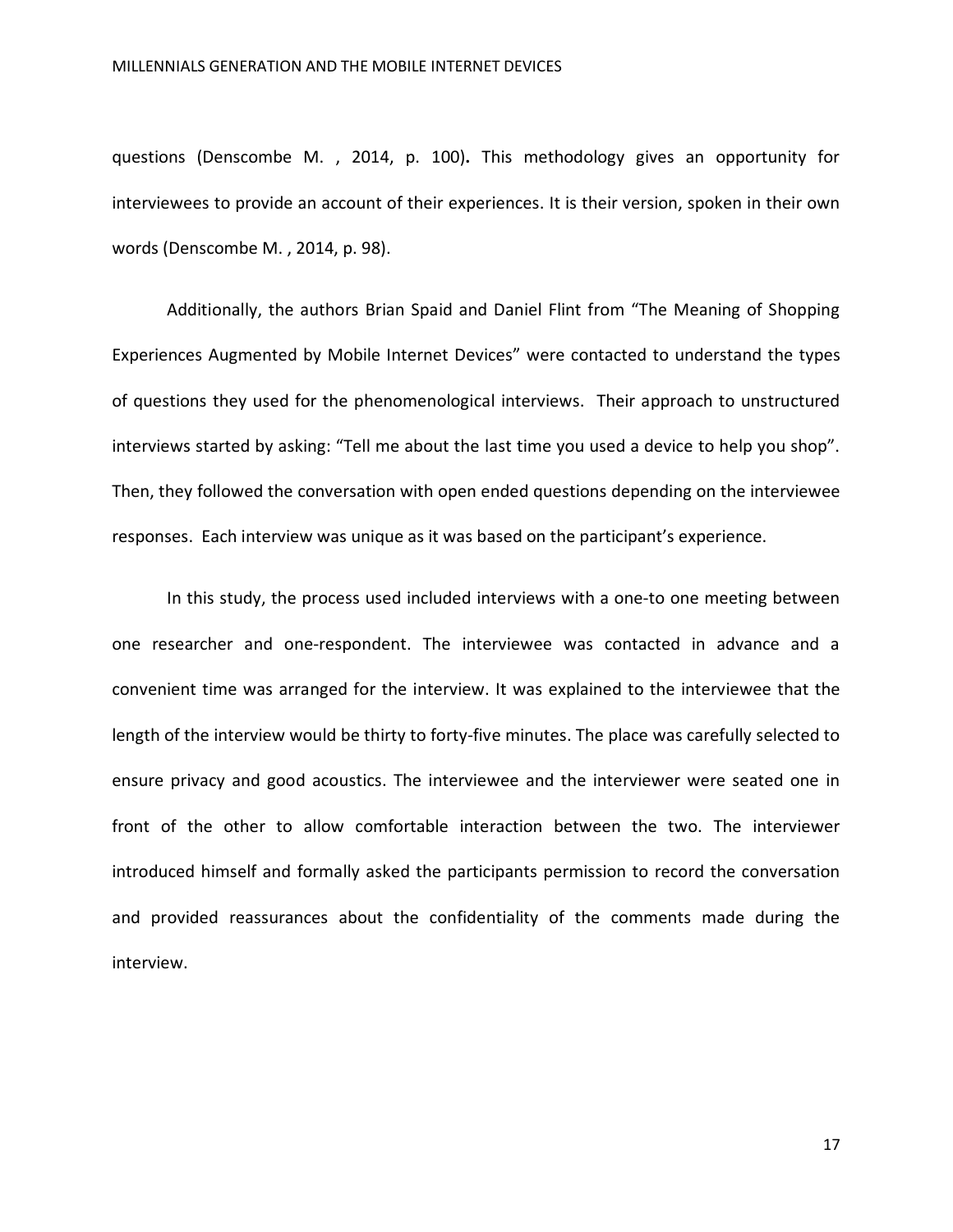The first question asked was a general question about something which the interviewee felt familiar with: "Tell me about the last time you used a device to help you shop?", then depending of the participant's responses the interviewer could ask for more details on the experience in order to capture the themes of Social Management and Consumer Empowerment. There was not a list of questions prepared for this study because each interview was unique, but the interviewers had a guide of 5 relevant topics that they had to introduce with the interviewee in order to capture the themes such as Social Management, Empowerment, Security, Trust, and Product Information. The types of questions asked were "What was your feelings in this experience?", "What was your rewards for using MID's in your purchase process?", "Taking an earlier example, do you remember the experience in which the phone helped on your buying decision?", "Taking in consideration the last answer, tell me how does it make you feel to have the control as a consumer?", "Talking about the restaurant you mentioned in last example, how much do social networks influence you as a consumer in order for you to decide to go or not to the restaurant?, "In the purchase you've made, can you explain how you were influenced by friends or related people to motivate that purchase Vs. another?", "In the previous example you gave involving a picture of the item you shared with your friends, how did the recommendations of others help you select the item you wanted?".

All of the interviews were recorded in Spanish, the native language in the Dominican Republic; transcripts were then translated literally to English, as a way to have the information saved. The veracity of the interviewed was corroborated by the observation of the body language of the participants and the responses were checked to see if there was a level of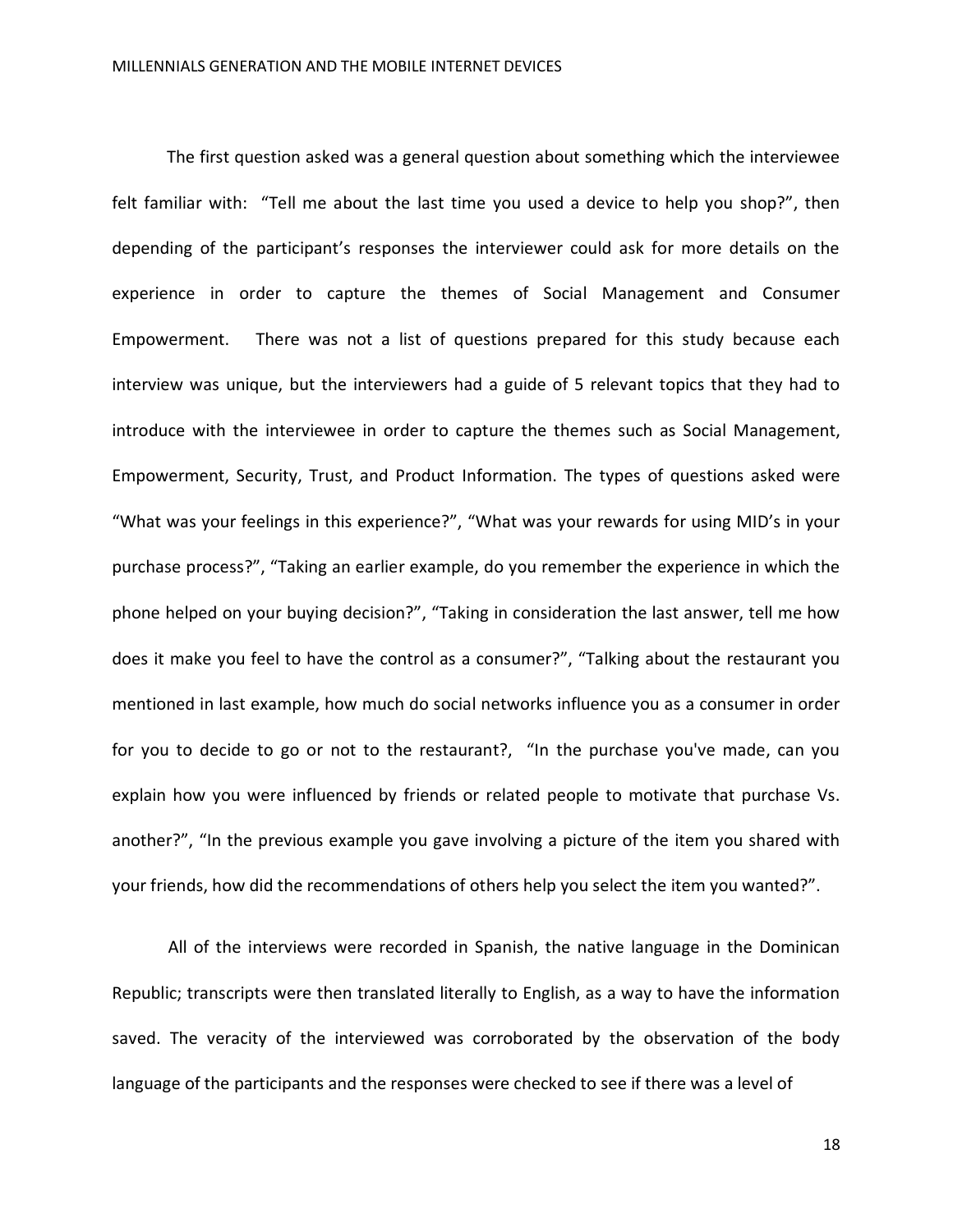consistency. Instead of using the real names of the participants they were assigned pseudonyms; see below Table No. 1 with details.

#### **Table 1**

# **Depth Interview Participants**

| Pseudonym       | Age | Gender | <b>Level of Education</b> |
|-----------------|-----|--------|---------------------------|
| Aimara          | 21  | Female | Undergraduate Student     |
| <b>Albert</b>   | 22  | Male   | Undergraduate Student     |
| Angie           | 20  | Female | Undergraduate Student     |
| <b>Arsenio</b>  | 30  | Male   | <b>Master Degree</b>      |
| Delianny        | 23  | Female | Undergraduate Student     |
| Elizabeth       | 23  | Female | Undergraduate Student     |
| <b>Estefia</b>  | 21  | Female | Undergraduate Student     |
| Estephania      | 20  | Female | Undergraduate Student     |
| Fernando        | 21  | Male   | Undergraduate Student     |
| <b>Genesis</b>  | 22  | Female | Undergraduate Student     |
| Hugo            | 30  | Male   | <b>Master Degree</b>      |
| Janitza         | 22  | Female | Undergraduate Student     |
| Valentina       | 33  | Female | <b>Master Degree</b>      |
| <b>Julissa</b>  | 34  | Female | <b>Master Degree</b>      |
| Junisa          | 30  | Female | <b>Master Degree</b>      |
| Luis            | 28  | Male   | Master Degree             |
| Luis            | 34  | Male   | <b>Master Degree</b>      |
| <b>Magdiel</b>  | 21  | Female | Undergraduate Student     |
| <b>Miguel</b>   | 20  | Male   | Undergraduate Student     |
| <b>Hector</b>   | 28  | Male   | <b>Master Degree</b>      |
| <b>Nelson</b>   | 22  | Male   | Undergraduate Student     |
| Paola           | 34  | Female | <b>Master Degree</b>      |
| Ramon           | 33  | Male   | <b>Master Degree</b>      |
| <b>Stefania</b> | 20  | Female | Undergraduate Student     |
| Wendy           | 32  | Female | <b>Master Degree</b>      |
| Yvonne          | 20  | Female | Undergraduate Student     |
| <b>Rosaury</b>  | 21  | Female | Undergraduate Student     |
| Karla           | 20  | Female | Undergraduate Student     |
| <b>Nicole</b>   | 20  | Female | Undergraduate Student     |
| <b>Mary</b>     | 22  | Female | Undergraduate Student     |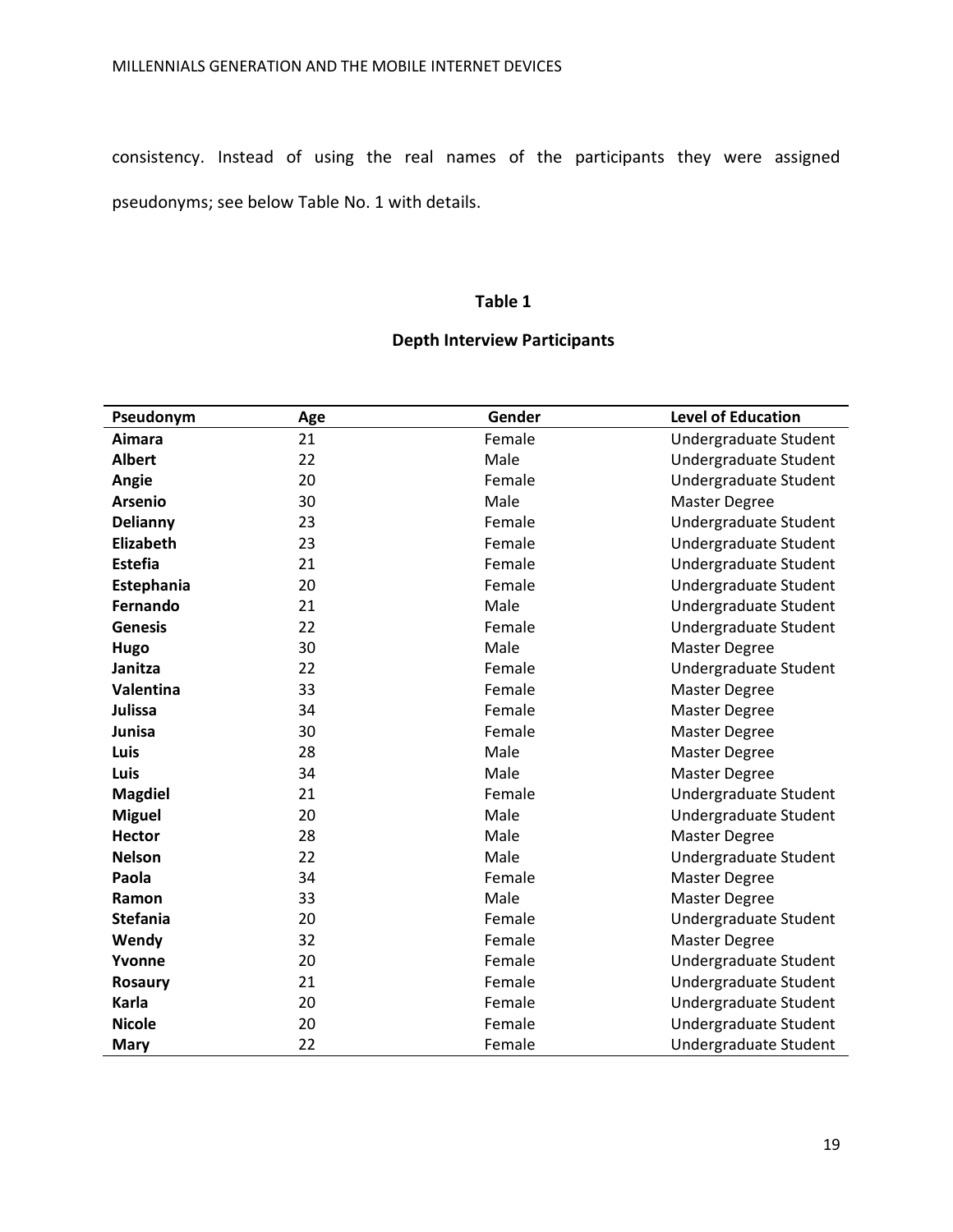# **5. Data Analysis**

A hermeneutical approach was selected for this study in order to interpret the interviews of the participants. This method is taken to be interpretive (rather than purely descriptive as in transcendental phenomenology) (Phenomenology Online, 2015).

This orientation is evident in the work of Heidegger, who is the foremost representative of the movement of hermeneutic phenomenology and who argues that all description is always already interpretation (Manen, 2011).

The hermeneutical approach helps to interpret each interview individually to explain participant meanings while maintaining the context of their narrative. When consulting different sources of hermeneutic principles we founded many interesting useful ways to interpret data. The selected approach is the "Six Stages in the Analysis" (see Table 2) from Lincoln and Guba (Ajjawi, 2007, p. 10).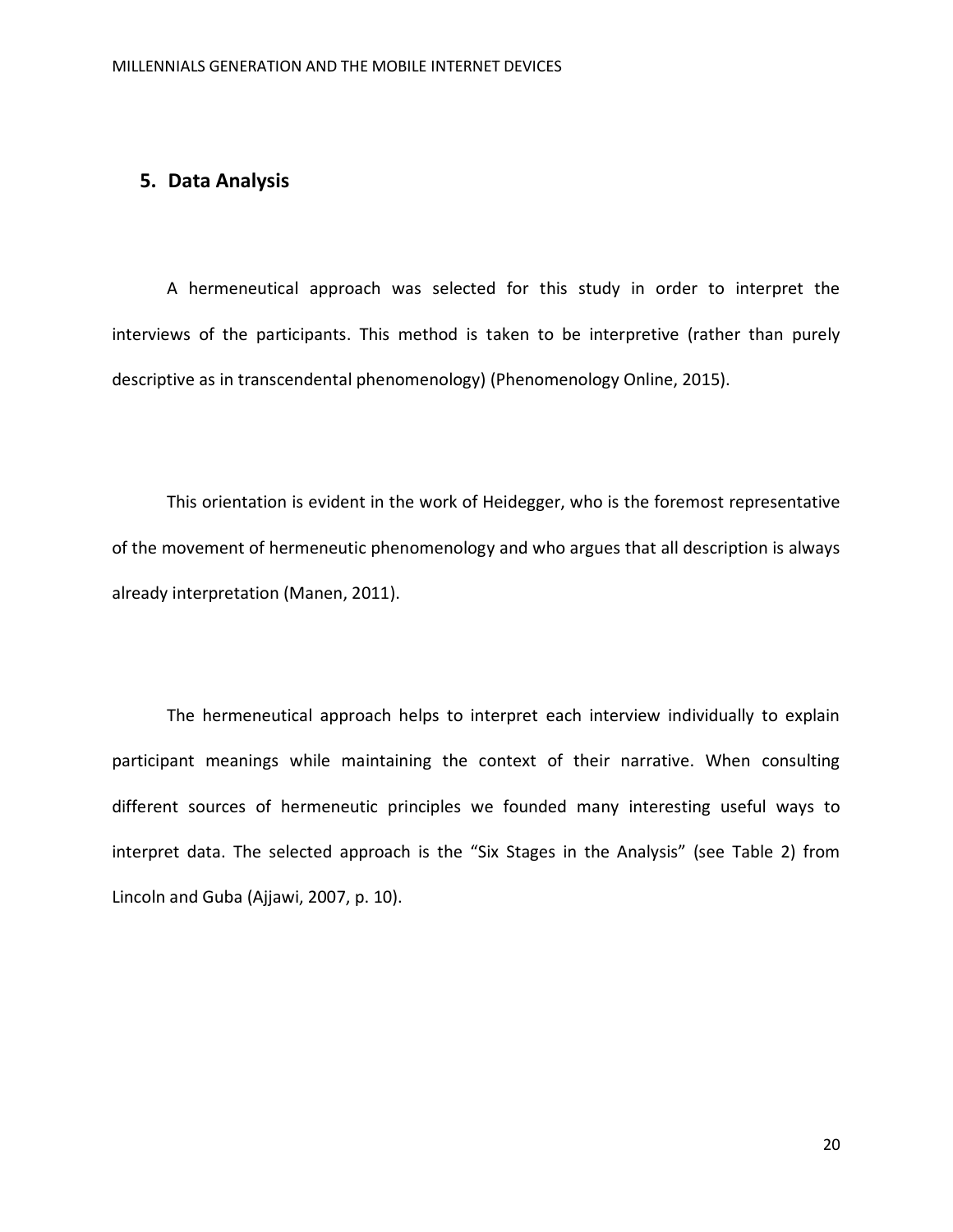| <b>Stage</b> |                                            | <b>Tasks Completed</b>                                                                                                                         |
|--------------|--------------------------------------------|------------------------------------------------------------------------------------------------------------------------------------------------|
| 1.           | Immersion                                  | Organizing the data-set into texts<br>٠<br>Iterative reading of texts<br>٠<br>Preliminary interpretation of texts to<br>٠<br>facilitate coding |
| 2.           | Understanding                              | Identifying first order (participant)<br>٠<br>constructs                                                                                       |
| 3.           | Abstraction                                | Identifying second order (researcher)<br>٠<br>constructs<br>Grouping second order constructs into<br>٠<br>sub-themes                           |
| 4.           | Synthesis and theme development            | Grouping sub-themes into themes<br>Further elaboration of themes<br>٠                                                                          |
| 5.           | Illumination and illustration of phenomena | Linking the literature to the themes<br>identified above<br>Reconstructing interpretations into stories                                        |
| 6.           | Integration and critique                   | Reporting final interpretation of the<br>٠<br>research                                                                                         |

(Ajjawi, 2007, p. 10)

It is important to highlight that for the purpose of this study as stated in the research question is to find what is it that the Millennials Generation value the most when purchasing through Mobile Internet Devices (MID's) or using them as a support in their purchase process when acquiring products and services. However, as stated above the focus of this study will contrast and compare the two themes selected from the Spaid & Flint study: "Social Management" and "Consumer Empowerment". Even though the interview process focuses in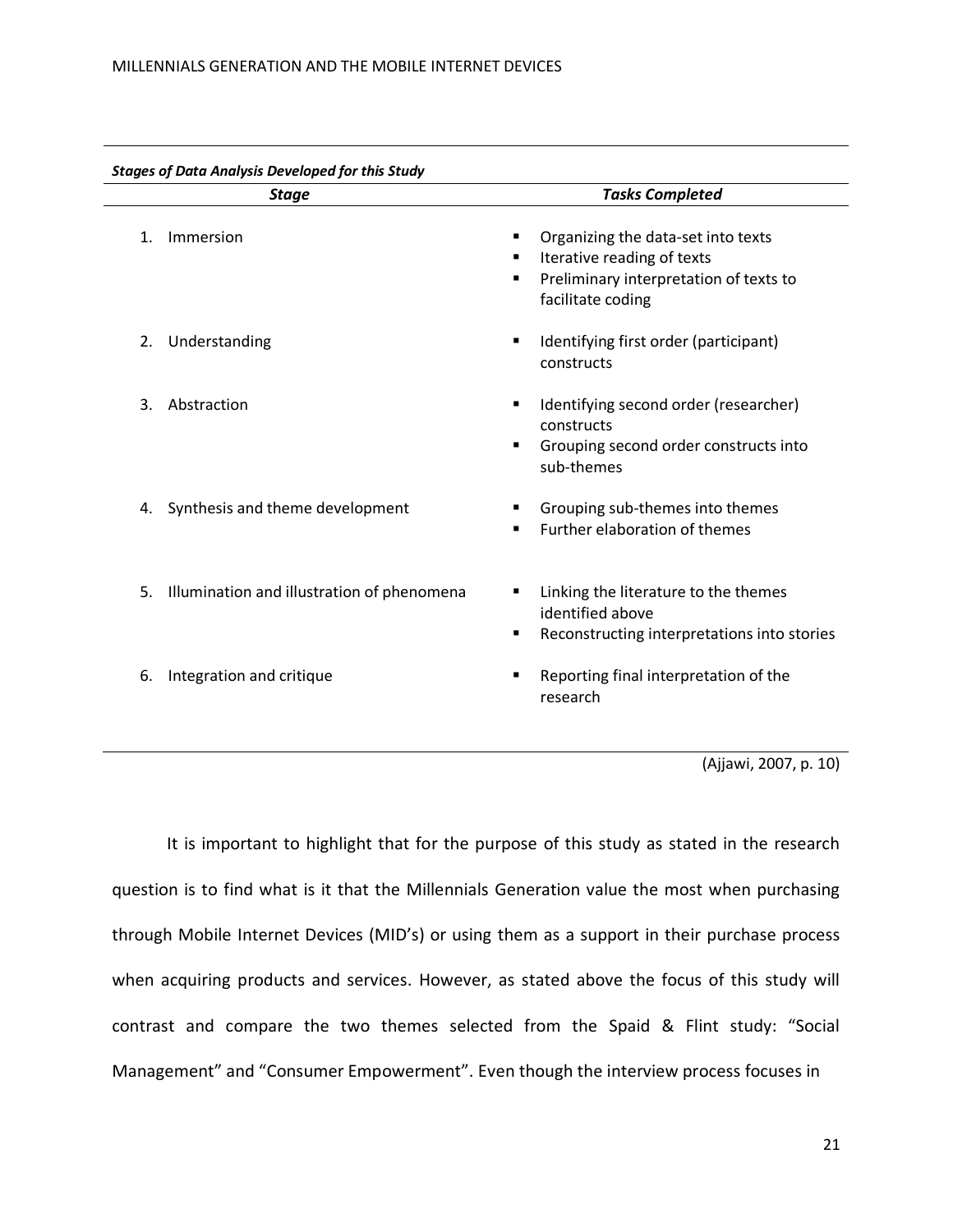these two elements, this study is open to explore other elements that could be related or found during the interviews with the Millennials Generation.

# **6. Results**

#### *6.1 Social Management Results*

In the interviews participants were asked to describe shopping experiences they've had using their MID's. The participants gave different examples of how they purchase through MID's and also how they use it as a support in the purchase decision process. A common ground found in the different interviews was how other´s opinion influenced their purchase decision. An 87% of the participants express that validating with others made them feel secure before the purchase.

This immediate interaction seems to help Millennials to make their shopping decisions. For example, the interview with Rosaury's demonstrated how this immediate interaction influences her decision:

*"I wanted to buy the earrings for my graduation, so I searched on Instagram a store that sells earrings and chose the pictures of the ones I liked and consulted my friends, then I wanted a specific model and I communicated through this social network with the owner of the store and I asked them if they had that model I want it, but in a different color. It was very interactive and it influenced my decision. I tagged my friends in the photos of the earrings that I liked on Instagram and through WhatsApp they sent me pictures of other models, so I could have variety. Then I felt secure with my purchase."*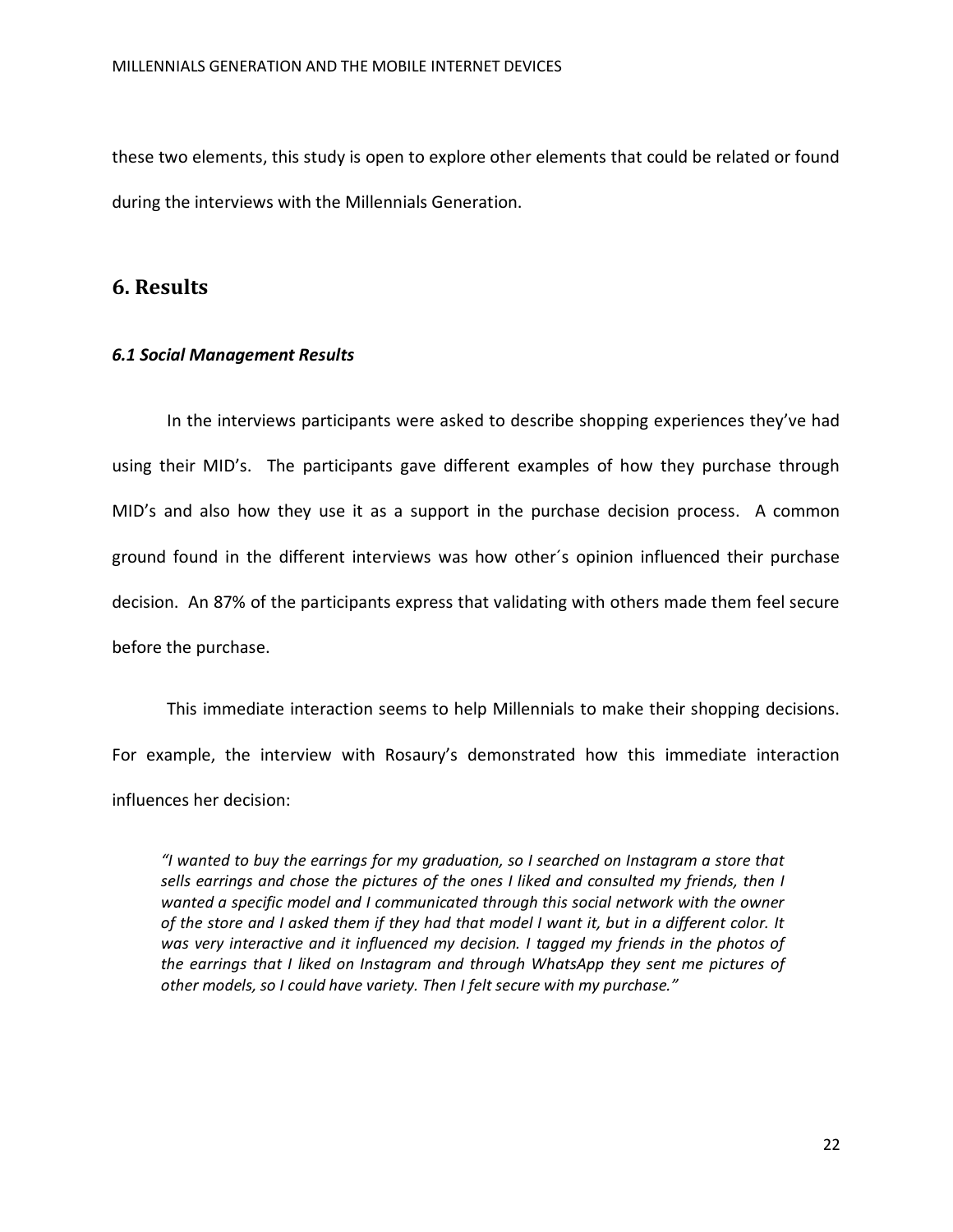For participants who answered they consult with friends and family, around 88% of them use MID's to share information (WhatsApp, Instagram, Facebook etc.), and they also consult the web to search for product reviews. The opinions and the interactions in the social media with people they know or through the Web with unknown users, influence their purchase decision.

*"Now we have many online stores that sell accessories, when a person shares one of those products on any social network, one that is interested asks the person who posted it about the accessory, so there is influence because of the number of likes the post has or because a friend shared it, gives you curiosity about the product…"*

*"…for example, on Instagram you see the lives of other people that are in your circles, but this platform gives you the opportunity to see the ones you know that gave like to the photo of the accessories business and that makes you ask for references and price in order to see if they liked what they bought."*

Participants who share information (WhatsApp, Instagram, Facebook, etc.); are

frequently connected, continually interacting, sharing and commenting, not only to buy

products but also services.

*"This kind of interaction happens very often, especially with services, when they are presenting concerts, we tag our friends, and if it is that we want to go to a restaurant and we don't know where to go, I ask the opinion of my friends or look for them on Instagram…."* 

*"Let's say it has a great influence in me, because when using Instagram or Facebook, the post that has more likes and the people who are in your circle visits the place and post their picture, comment or like, makes you want to visit the place. You can ask for references, and if my friend Laura says "what a good Margarita they made?" you'll want to go to the restaurant and try it."*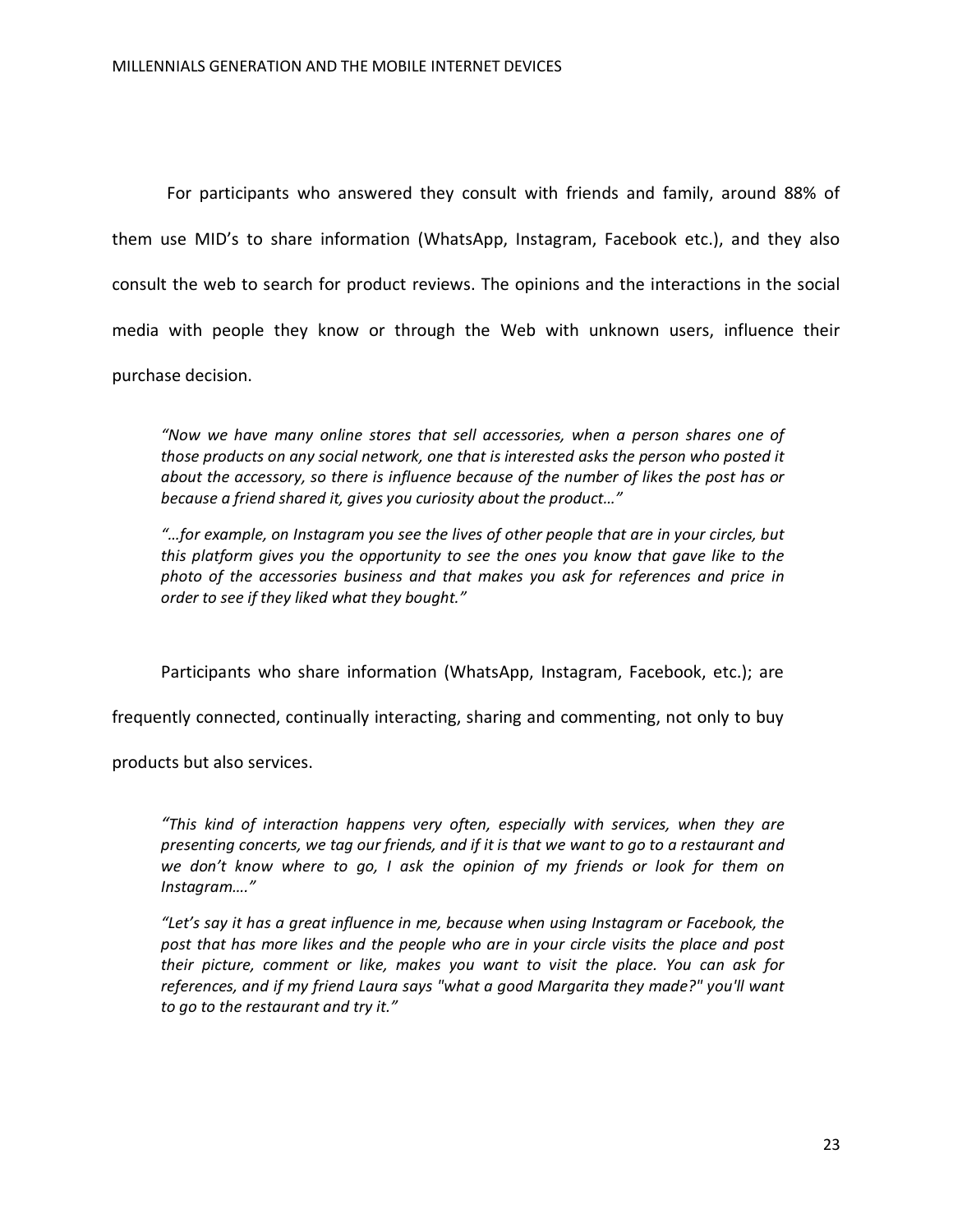#### MILLENNIALS GENERATION AND THE MOBILE INTERNET DEVICES

Approximately 90% of participants expressed they read reviews, compared prices, shared or validated products information in social networks before they made the purchase decision through their MID's or even inside the store.

In the interviews, participants expressed different reasons why they bought items using their MID's. It was found that recommendations from others were important to them when choosing to buy online. For example, Hector states that in his last shopping experience he saw a coworker with a cushion and he asked him where he bought it, his coworker recommended an online store to him and Hector immediately bought it without taking into consideration any other option. Other participant, named Angie responded that in her last experience she bought a pair of shoes and she felt secure because a friend recommendation.

#### *6.2 Results of Consumer Empowerment*

With the support of the Mobile Internet Devices (MID's) consumers have relevant information in their hands with a simple click. Consumer's empowerment is important for Millennials; 90% expressed feeling more confident to make a purchase knowing the details such as product specifications and different prices, before they made the decision whether to buy or not. These participants agreed on how important it is to verify the price of a product, because many retail companies offer random special discounts and "sale prices". For Millennials the access provided using their Mobile Internet Devices is unparalleled. This can be seen in Rosaury's response:

*Interviewed: "I go to the Mac store in Agora Mall and search the price of the makeup I want before buying the product, I check the price online in the MAC virtual store and then I compare whether the product is at the right price and the variety of makeup I was looking for. I bought the product in the store, not because it suited me, but because I*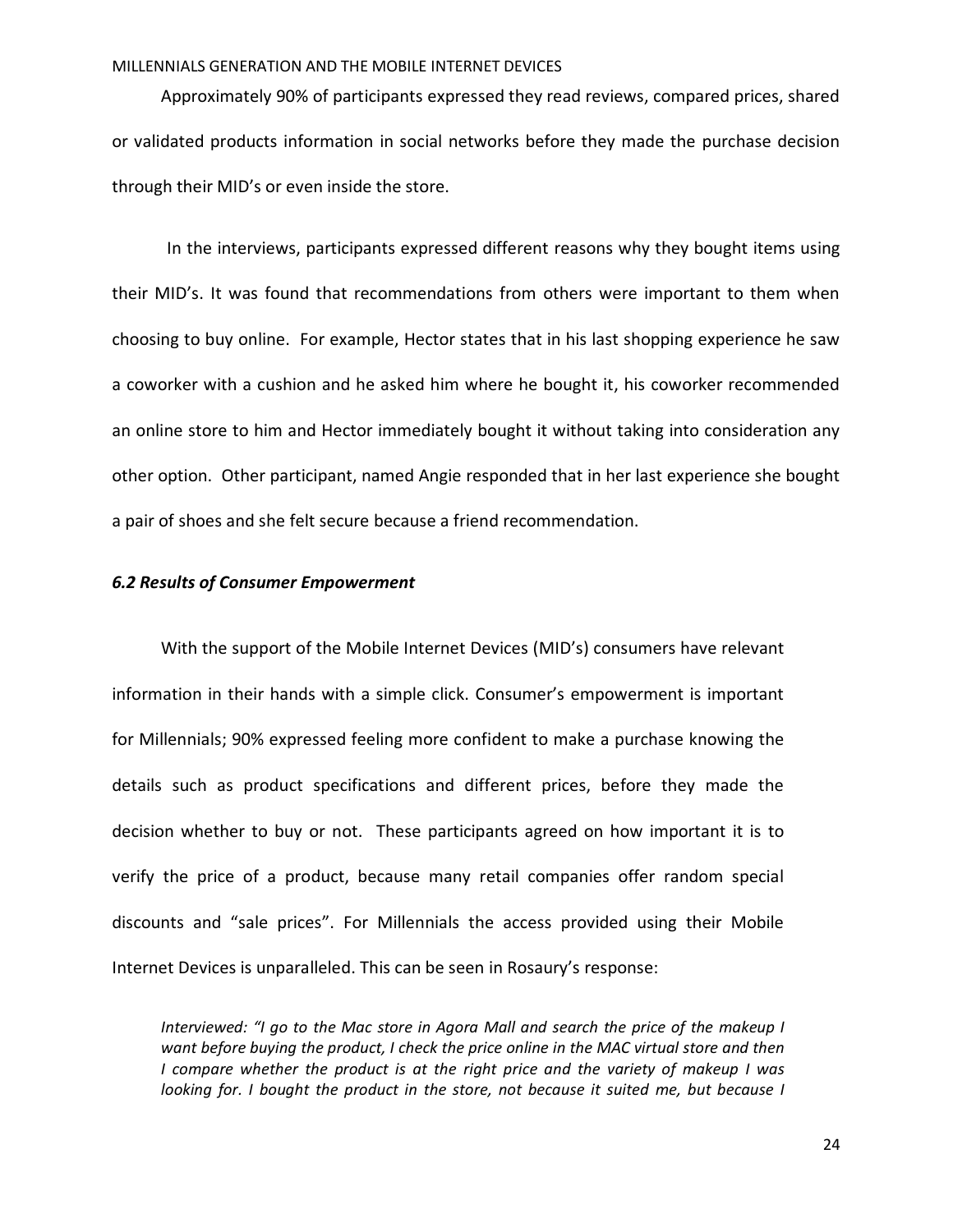#### MILLENNIALS GENERATION AND THE MOBILE INTERNET DEVICES

*desperately needed it, the price difference was significant because it cost RD \$800 pesos and on the internet it was at \$14 dollars. For 300 or 400 pesos of difference, one might have waited some time for the product to arrive, but I needed it."*

*Interviewer: Well, but the price difference calculating shipping and weight at the end is not very significant.* 

*Interviewed: Good point, but it still served as reference, and to know the difference helps me to make a better decision later.*

Although finding good prices is an important element to Millennials due to the economic constraints, the shopping experience is about more than prices, it is related to deeply understanding the shoppers feelings toward the purchase process. Millennial consumers have access to information and are able to interact with other customers, making them feel empowered. One good example of how information empowers Millennial consumers can be seen when they describe not having access to their MID's. 60% of the participants are frequently travelers to the United States to shop in malls and outlets. When traveling abroad if they don't have access to Wi-Fi or roaming services they don't feel comfortable while shopping.

*Interviewed: It has happened to me before and it is very uncomfortable I feel it's not convenient to shop this way, also it makes me move to other stores to make a comparison and it is possible that I won't find what I am looking for, it is very uncomfortable. The price is an important component, but it's not the most important thing when it comes to quality. You see a brand that you like, and you want to see the feedback on the internet, the feedback from consumers would tell you if the product is durable or not, it is frustrating when you do not have the information in hand. I prefer to postpone the purchase until I feel safe.*

Apparently for the participants going shopping without previous research feels like they are doing something wrong. They dislike purchasing something without investigating it and some of them even get upset when find it cheaper later in another place or website. When this happens the feeling of frustration or guilt affects them. For them doing research through their MID's is part of the process. If they decide for some reason to skip this step of the process, later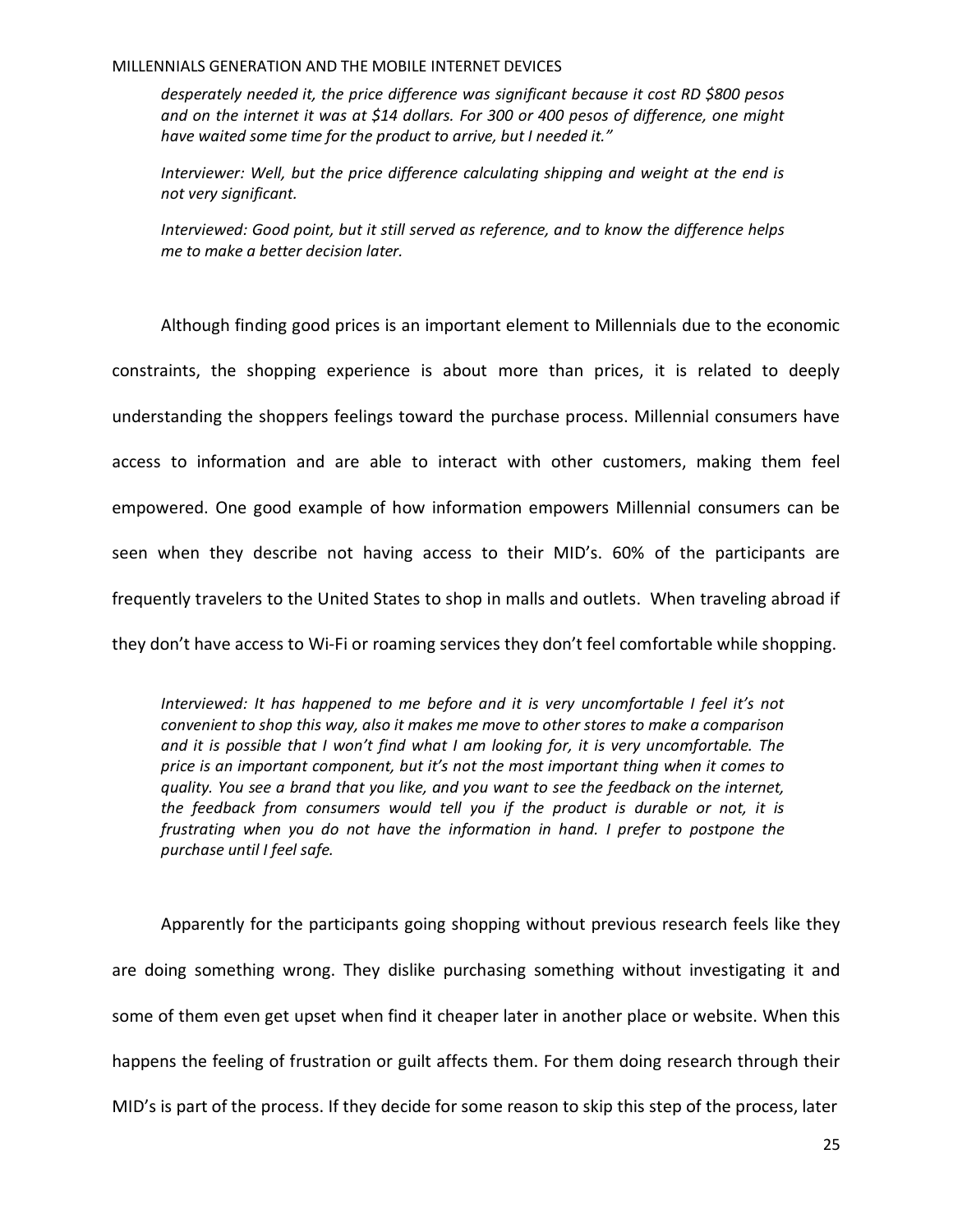on, they legitimatize or confirm their actions using their MID's to confirm they made the right decision. For others it is about getting rid of the sense of guilt for not researching the product before buying it. In other words, as stated by Spaid and Flint: "Whichever lens is used to scrutinize consumers' roles or explain their behaviors, it is clear the consumer is not a passive player. The power he or she holds is real, and to some it is seen as an obligation" (Spaid & Flint, 2014, p. 84). In order to describe the consumer empowerment element let's consider Rosaury's

response:

#### *Interviewer: That feeling of being in control as a consumer, what does it make you feel?*

*Interviewed: Being subscribed to the application of Forever 21 they send me mail messages, so that I can take advantage of the opportunities they offer, I feel that I receive preferential treatment, although it is a standard service for others.* 

*Interviewer: In the store the salesperson can help you with your purchase decision, why do you prefer to consult the web before consulting the seller?* 

*Interviewed: Because maybe, you do not have a clear idea and by seeing the variety the internet offers you I can find what I want, but if I am looking for something very specific, I search for it at the store.* 

*Interviewer: The seller presents the variety of product he has, why do you still prefer to look online?*

*Interviewed: Because the seller will not give me the information of cost of the product in the web, it will give me the price they have in the store. Do you think he would advise me the convenient way to buy?* 

*Interviewer: Would you trust the seller more than the web criteria?* 

*Interviewed: No. I would trust the Web, because I can find the opinions of other consumers and the vendor it is only interested on selling his product.*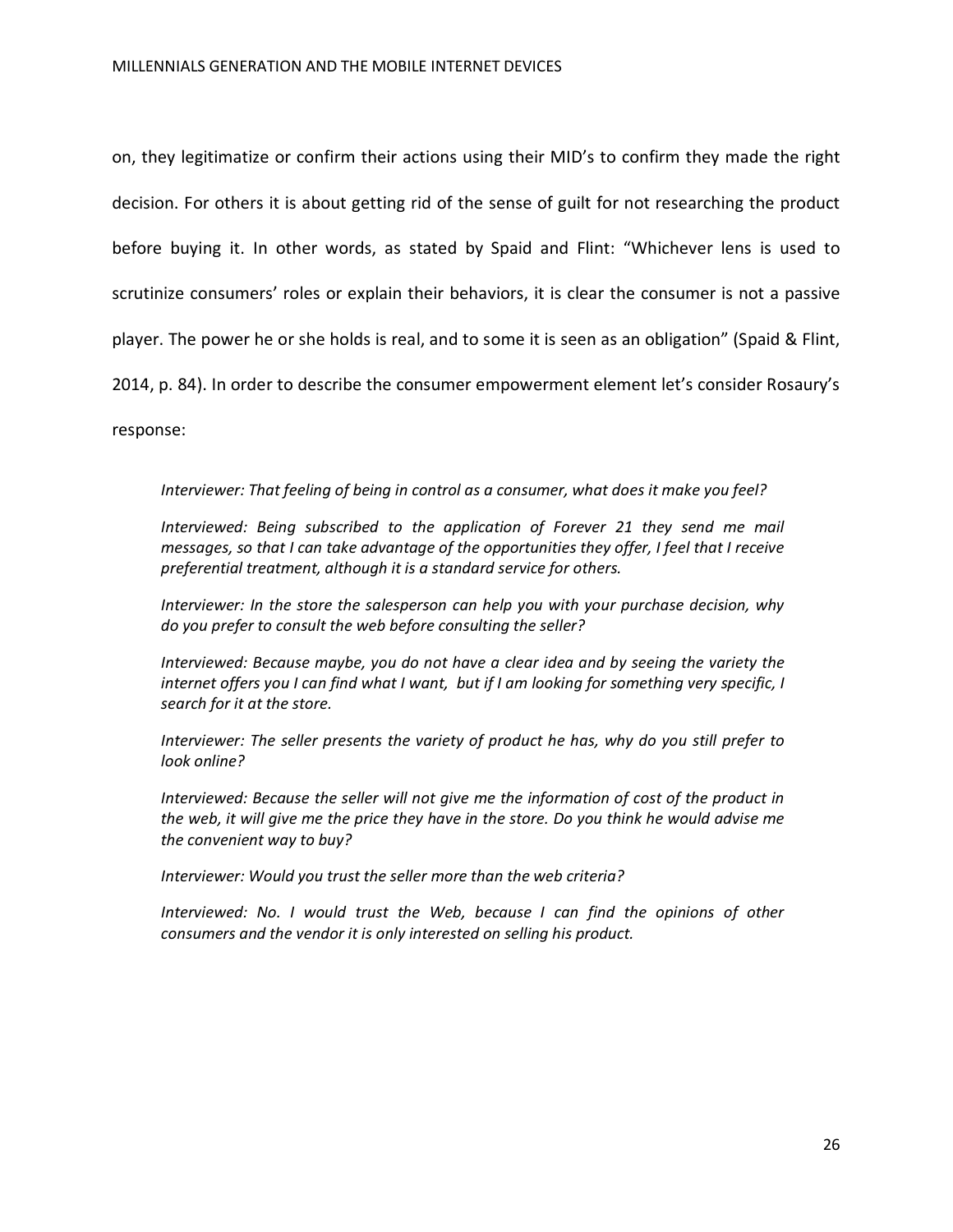Price for consumers is a crucial factor due to economic constraints. The collapse of the US housing market exacerbated the uncertainty for emerging economies like the Dominican Republic (Banco Central de la República Dominicana, June, 2008). Given the Great Recession, prices are an important component which Dominican shoppers take into consideration when they purchase through their MID's. 56% of participants, when asked to give an experience of what motivates them to buy through their MID's, reported how price was a critical determinant in their shopping decision. Having the information of price in their hands through MID's reassures them that they are getting a good deal. An example was the interview with Estephania when she said:

*"I bought a purse two weeks ago and I felt satisfied with the shopping experience because I could compare the price between the store in the mall and the Web, I found a significant difference that made me feel that I was saving money and it was worth it to buy through MID's. If I had bought the purse at the mall and then realized it was cheaper on the Web, I would have felt very annoyed, almost like if they had made fraud on me."*

In another interview, a participant named Albert stated:

*"Here in the Dominican Republic, stores owners are not reliable because they overprice products when they sell to customers. I always validate the prices and information of things that I am buying. It makes me feel good to save money in this difficult time. I always check the money I have to spend and based on that I look for the low cost option and usually I find it on the Web".*

These examples demonstrate how having the information of price make shoppers feel empowered and secure. It is remarkable that these shoppers are motivated to buy using their MID's because when they verify the best price It is what makes them feel they've found a good deal.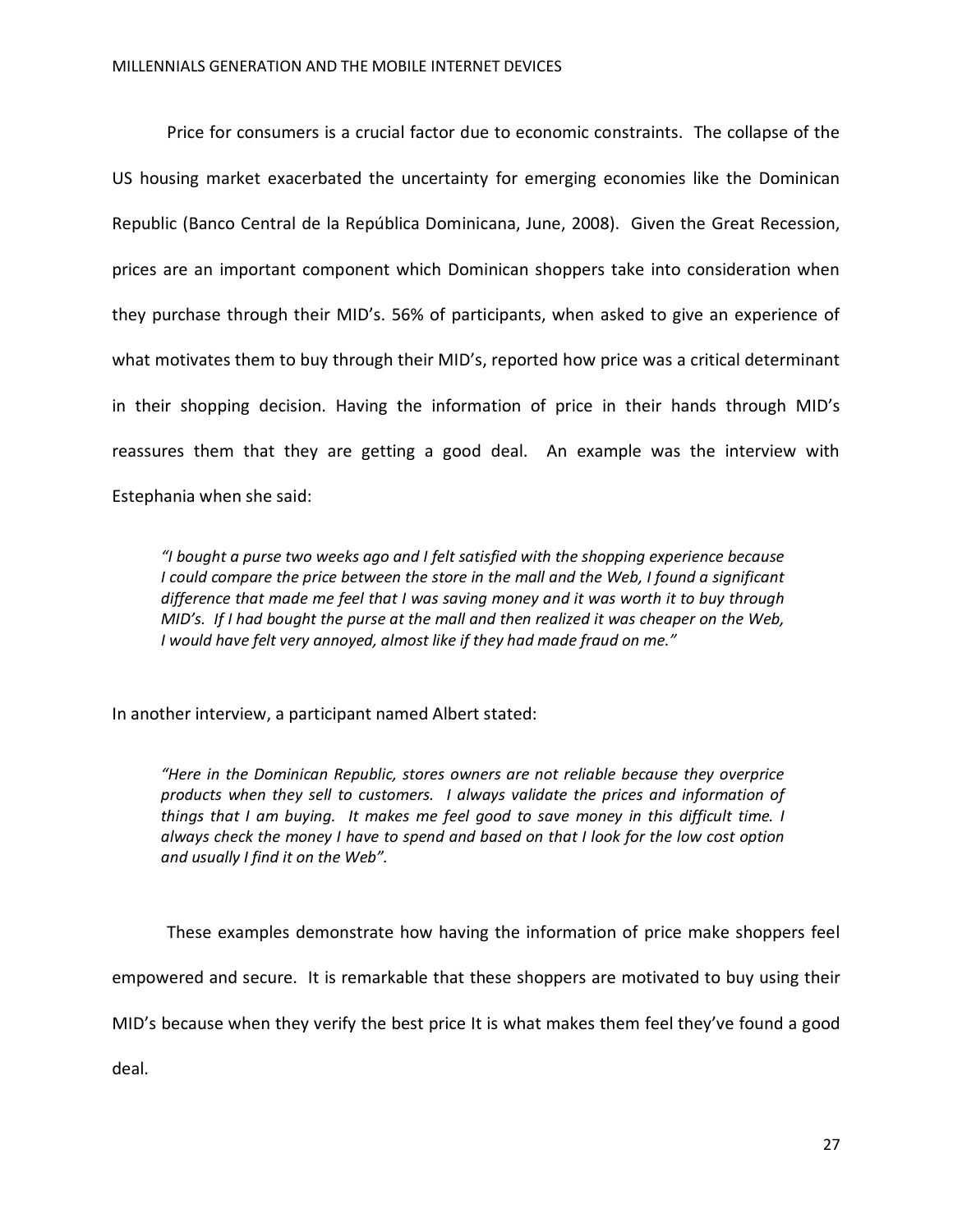# **7. Conclusion**

The outcomes of the research results and previous literature review are gathered in this chapter. First the purpose of this study is explained. The next section concentrates on describing the similarities and differences between the literature and the information gathered through the interview process within the context of the research question. Next, the significance of the study it is presented, followed by the limitations to the research and recommendations for further research.

The main objective of this study was to explore the elements Millennials in Dominican Republic value the most when purchasing using their Mobile Internet Devices (MID's) or using the MID's as a support in their purchase decision process. However, as previously stated, the focus of this study was to contrast and to compare the two themes selected from Spaid & Flint study: "Social Management" and "Consumer Empowerment" with an audience of Millennials from Dominican Republic.

As described in this study, Social Management is defined as the activities in which the shoppers seek other's opinions to make their purchase decisions through the use of their MID's. As found in the Spaid & Flint study, not only it is important for the face to face interactions or reading blogs and opinions on Web Sites, but also the use of MID's for social connections and opinion seeking is a strong factor that becomes an immediate influencer for shoppers. As described by the authors: "The real-time assessment of normative behaviors seems to affect shopping decisions immediately" (Spaid & Flint, 2014, p. 79).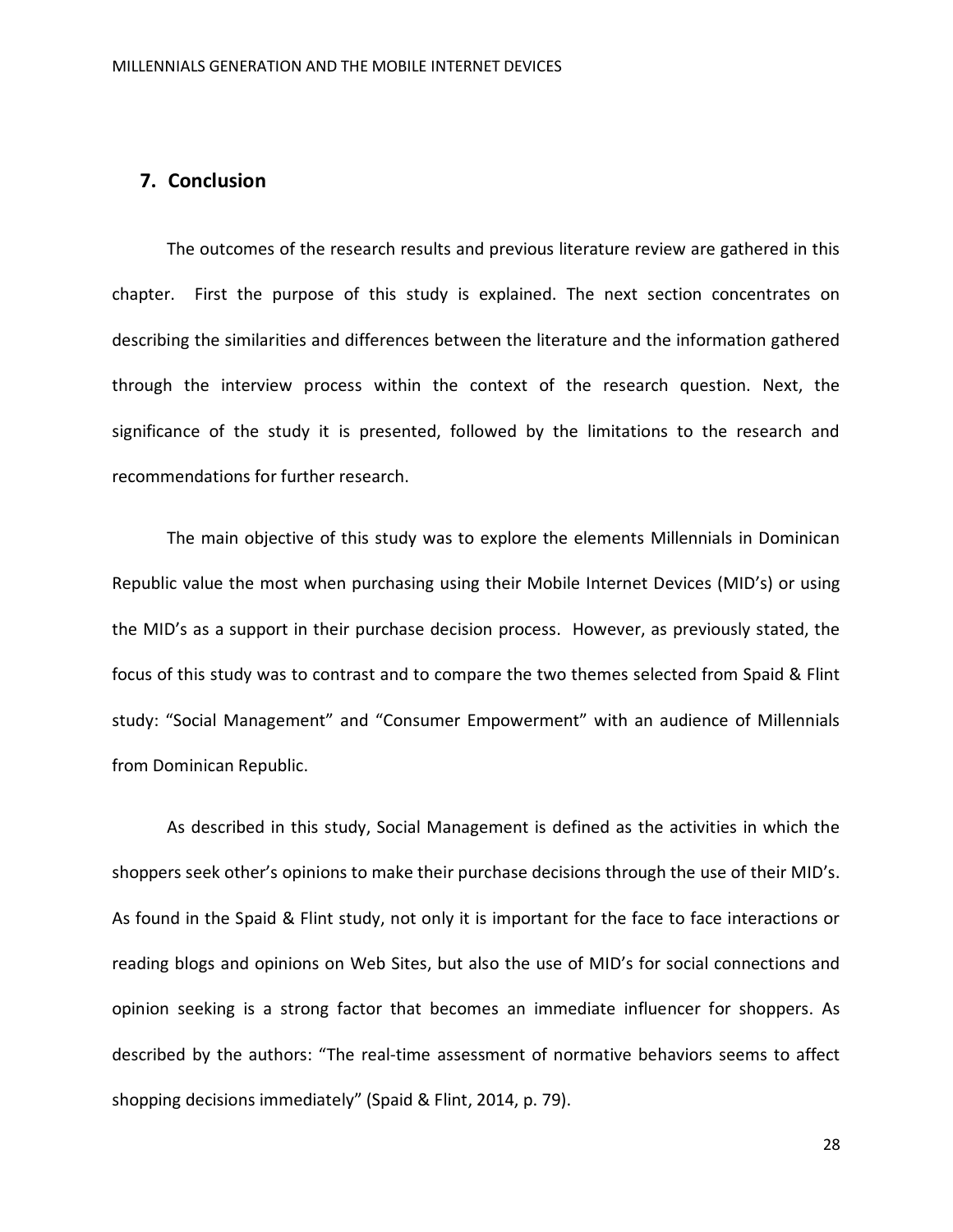A common ground between Spaid & Flint and this study is that most Millennials before their purchase, spend time sharing and validating information, and reading reviews through social networks in order to seek for other's opinions that does impact on their final purchase decision.

The 87% of interviews the participants demonstrated they need at least one interaction (influencer) to seek information or opinion. 88% of them explained they usually interact with more than one channel including Whatsapp, Website, Instagram, Facebook, among others and all of them responded that without this interaction they wouldn't make a purchase decision. Also relevant literature and reviews presented in this study demonstrate how social media affects the purchase decision for Millennials, 60% of them use social media to interact with brands and business; and over 50% of Millennials feel social media affects their opinions about offerings (products/services) (Mohapatra, 2013).

67% of participants responded that they were influenced by other user reviews affecting their final purchase decision. Some of them reported feeling more secure about their purchase due to the number of positive comments and reviews found on social media and website. Others reported when they purchase through their MID's, they select the products/services that have the highest score in reviews. 33% of the interviewees reported that reading reviews don't affect their purchase decision, instead they prefer to validate information with a friend or relative through MID's.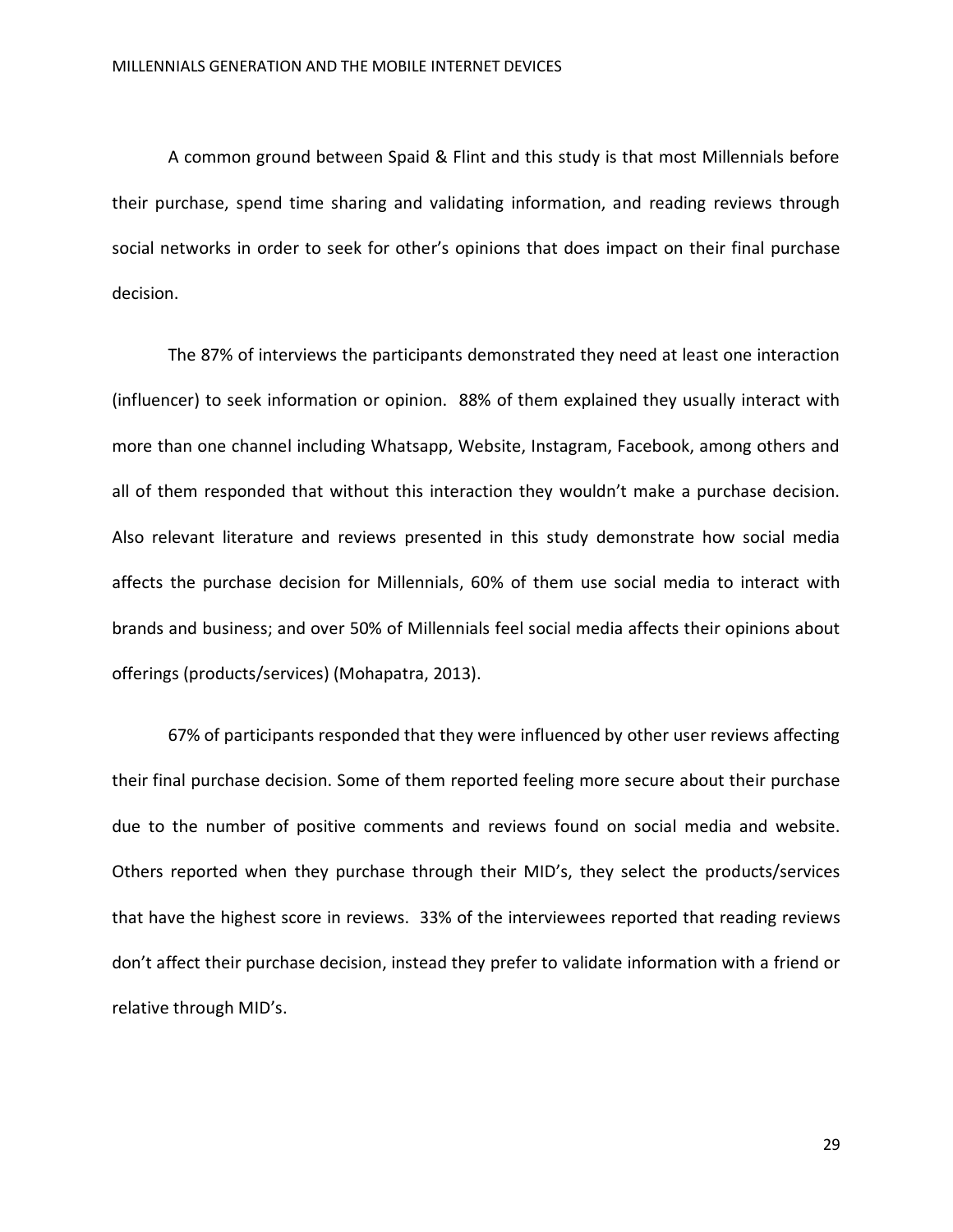The nature of this study was to explore Millennials Generation and the change they introduced to business with the revolution of technology. The relevant literature review showed that 28% of Millennials prefer shopping online rather than in store (Research Mintel Database, 2014). In the interviews presented, the majority of the participants report that they preferred shopping online or at least to validate the information of the product on the web before they buy it in the store. This is an important outcome that shows a trend and behavior of Millennials Generation in Dominican Republic.

Consumer Empowerment is the analysis of product information (including price) that consumer do in order to feel trusted with their purchase decision. In the Spaid & Flint study, they concluded with the revolution of the use of MID's, Millennials seek product information to purchase products/services and it is an obligation for them not only to ensure the legitimacy of the price but also the quality and usage of the product.

90% of participants in this study reported they spend time comparing prices of the products/services they purchased through their MID's or in a store. Dominican Millennials focused their purchase research on price. About 56% of participants mentioned their shopping decision is based on their budget to purchase a product and most of them reported validating price information when they purchase in store through their MID's. Also, from the interviews participants mentioned the importance of analyzing prices taking in consideration the Exchange Rate (US Dollars to Dominican Pesos), Shipping and handling charge, taxes from the Dominican Government and the fee the freight forwarder charges to bring the product to the Dominican Republic and deliver it to your door.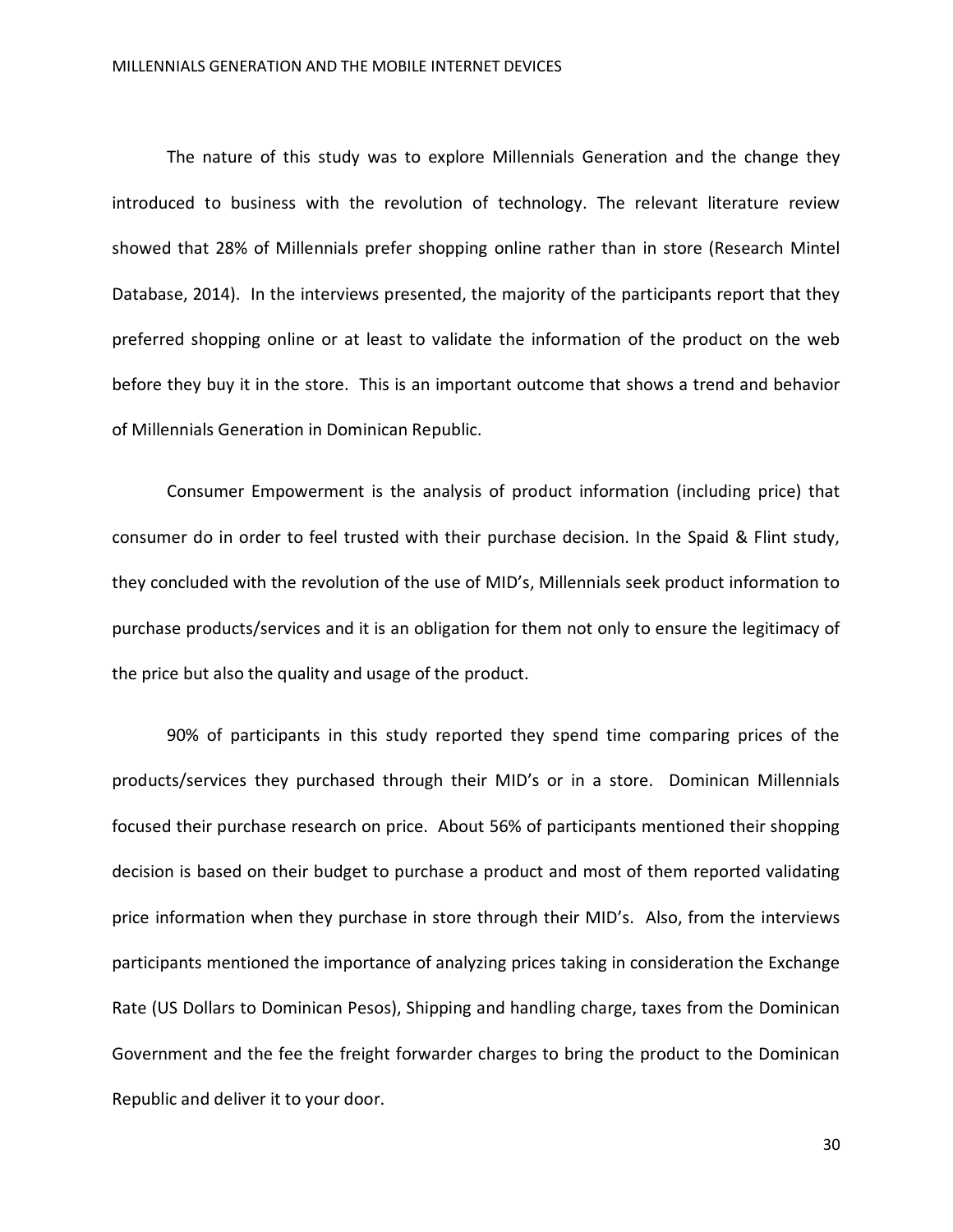"Social Management" and "Consumer Empowerment" selected from the Gestalt Framework by Spaid & Flint (2014) proved an effective approach within the research environment in the Dominican Republic. The outcomes of the research exposed trends and behaviors among Dominican Millennial consumers to purchase products and services through their Mobile Internet Devices (MID's) or using them as a support.

#### *7.1 Significance of the findings*

As there is no sources related to the Millennials Generation and their shopping behavior through MID's in Dominican Republic, this study opens the path as a reference to other researchers who want to continue understanding the Millennials phenomenon in the Dominican Republic and how they use their MID's for shopping activities.

In Dominican Republic, most of the companies interact with customers through traditional channels (Call Centers, TV Ads, Newspapers, Magazines, and Radio) and have a limited presence on social media. With the outcome of this study, companies could explore the benefits of interacting with Millennials through their MID's. As shown in the results, Millennials in the Dominican Republic expressed that Social Management and Consumer Empowerment are two important themes that companies can develop tools and solutions to interact with these young consumers.

As found in this study, Millennials consumers have more information and control of their purchase decision, since they are now an active player in the purchase process. Reading reviews, sharing information, and comparing products are common activities of Millennials in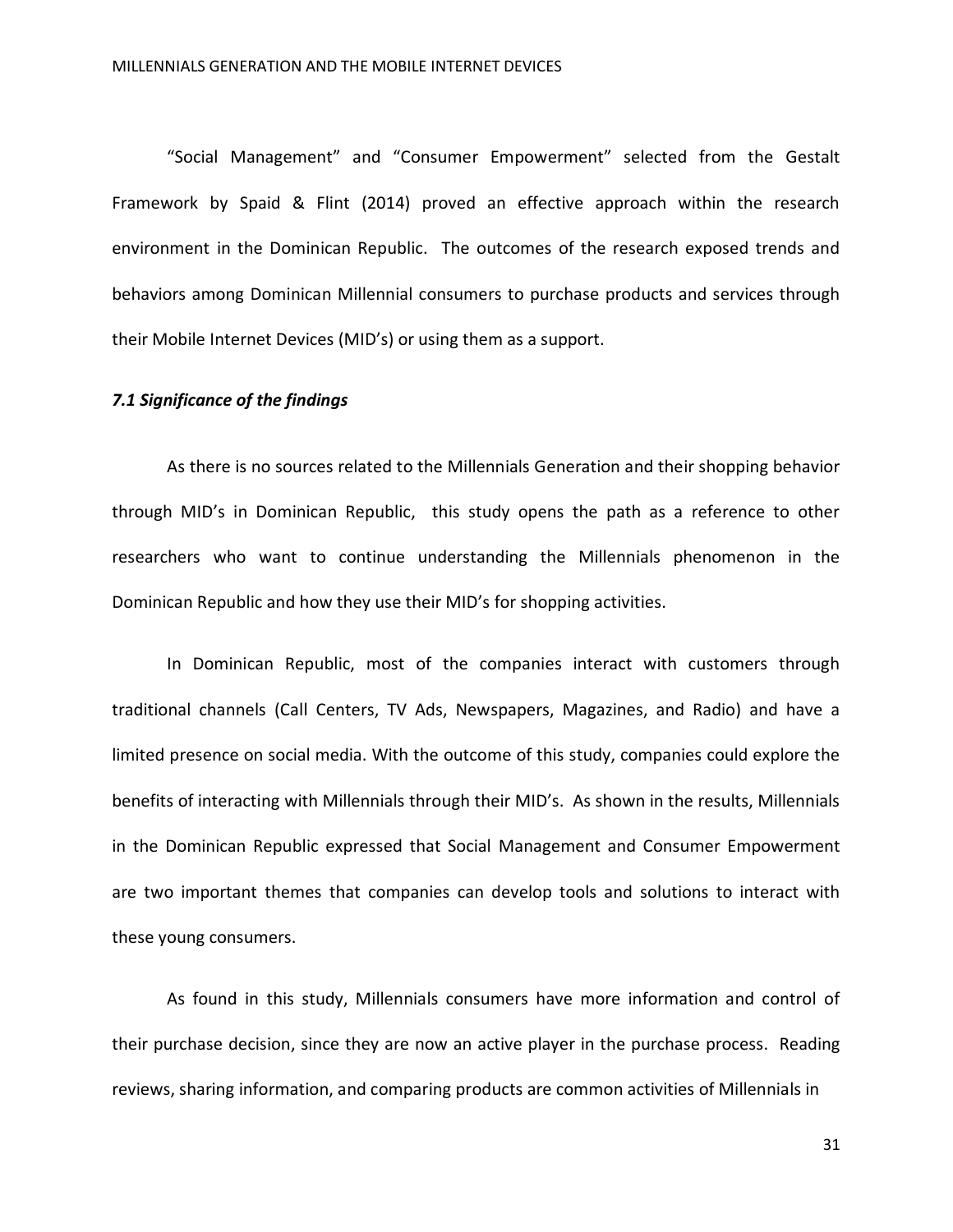their purchase decisions, therefore future researchers and companies would like to target Millennials consumers in the Dominican Republic need to recognize this trend and adapt their business to connect with the behaviors and patterns of the Millennials.

### *7.2 Limitations of the study*

Data about companies targeting Millennials through use of their MID's in the Dominican Republic was not available. The research approach used in this study explored the elements of what Millennials value in their shopping experience using an interview technique but this does not provide an understanding of the full effects on businesses of the use of MID's.

The purpose of using Phenomenological Interviews was to capture the lived experience of Millennials using MID's, but the approach has its limitations due to researcher bias that can affect the reliability and generalization of the outcomes. Also, despite the fact the interviewer tried to maintain a neutral zone for the interviews, allowing the participants to express their ideas and thoughts, one-to-one interviews as a method can enhance the risk of participant bias and the constraint of revealing personal information.

Phenomenological methodology does not involve large sample of the phenomenon being studied, the size of the sample was determined by the principle of saturation that describes as the point in data collection when no new or relevant information emerges (Manson, 2010). If the sample is too large data becomes repetitive. Therefore, larger numbers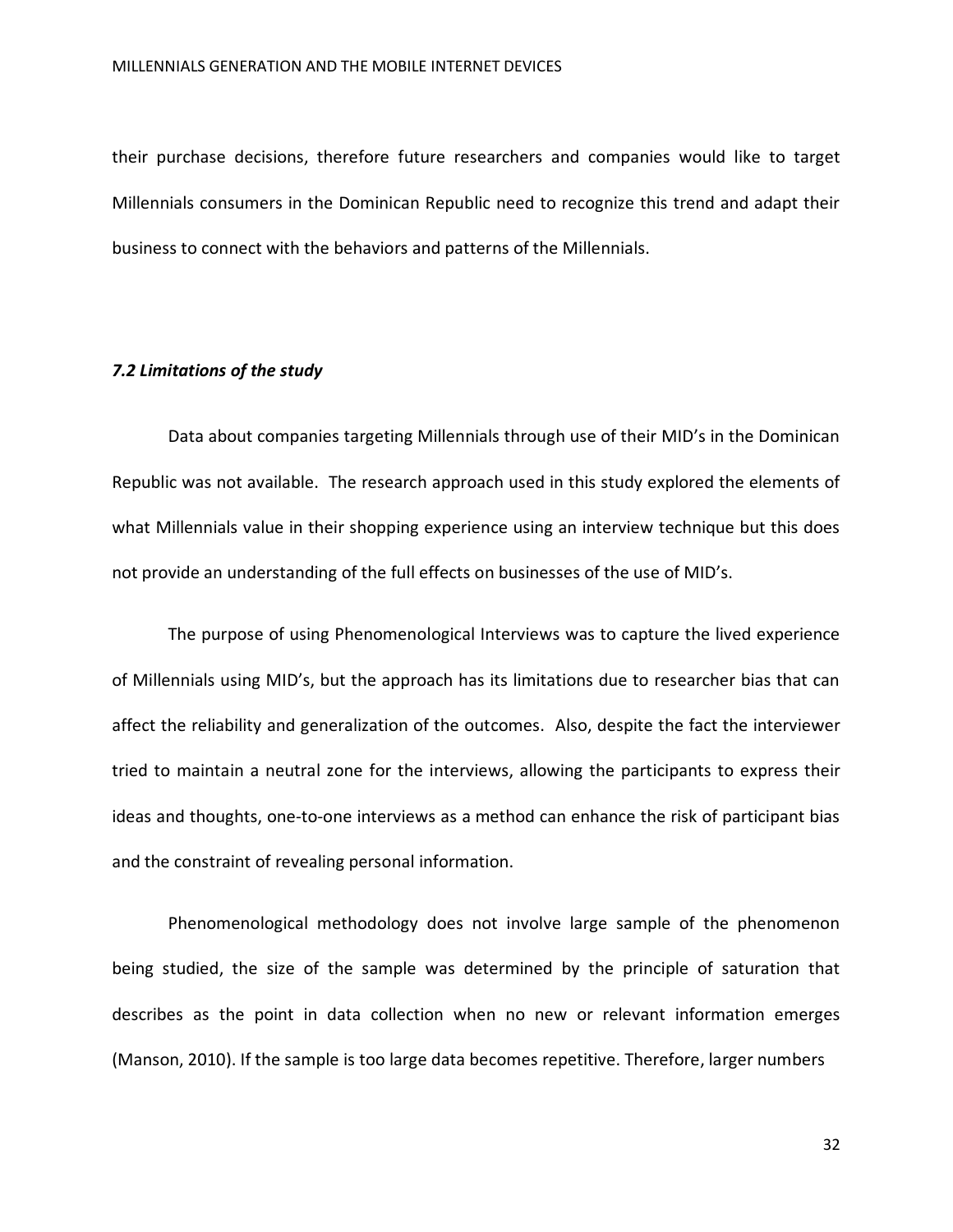will not necessarily produce more insight in to the experience of a phenomenon but to generalize the outcomes in the Dominican Republic, this study is limited by the sample size and the geographic distribution to those who use their MID's to search for pricing and on-line shopping.

#### *7.3 Recommendation for further research*

The phenomenon of the use of MID's indicates that Social Management and Consumer Empowerment shape the purchase decision of Millennials buying online or in store. Validating the full effect of the use of MID's, merits further investigation. A recommendation for other researchers is to implement in-company activities including reviews on their Web page and Interactions with consumers using social media to evaluate the further impact.

Another recommendation is to investigate the preferences of Millennials in Dominican Republic to purchase through their MID's when abroad. It is worth investigating if lack of availability to access MID's results in no purchases due to price or other issues related to consumer empowerment presented in this research.

Some of the participants indicated they prefer shopping online because they enjoy the end-to-end process of purchasing through their MID's. First, they do an initial search about the product specifications, reviews, and prices. Then they purchase the products/services selected, and finally they consider the reception of the product/service. As described by the participants they enjoy the purchase process using these three steps. A proposal for further research includes exploring this behavior to determine if this could be a trend in Dominican Republic.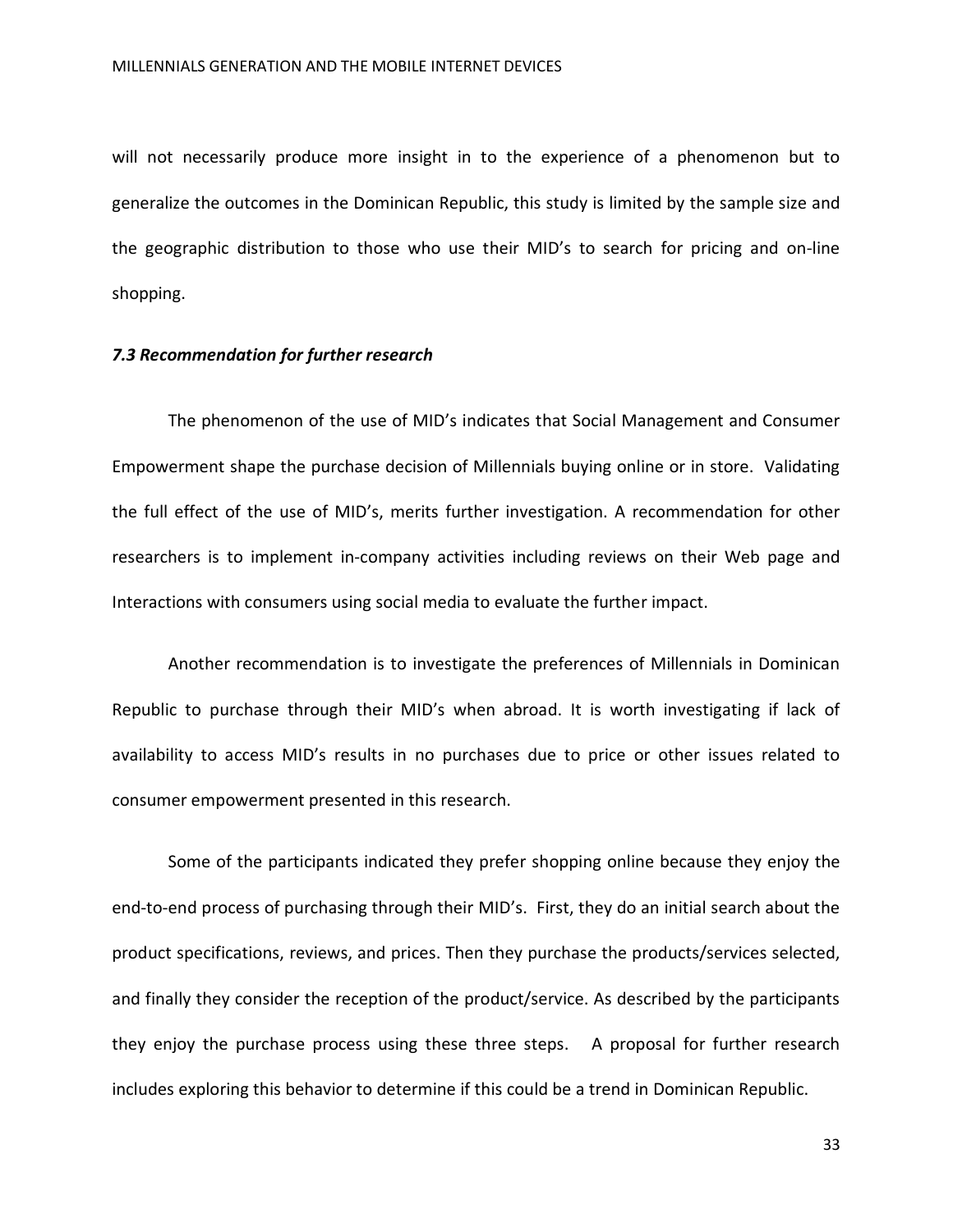# **8. References**

(n.d.).

- Abraham, A. (2011, June 1). *Edelman Digital*. Retrieved from Edelman Digital: http://www.edelmandigital.com/2011/06/01/by-the-numbers-50-facts-about-millennials/
- Ajjawi, R. (2007, December). *Using Hermeneutic Phenomenology.* Retrieved February 2015, 17, from www.nova.edu: http://www.nova.edu/ssss/QR/QR12-4/ajjawi.pdf
- Banco Central de la República Dominicana. (June, 2008). *Informe de la Economia Dominicana.* Santo Domingo.
- Barker, J. (2006). Understand Customer, Gain Loyalty in Return. *Sales and Marketing Management*. Retrieved February 1, 2014, from http://search.proquest.com.ezproxy.rit.edu/docview/211876286?accountid=108
- Box1824. (2012). The video "All work and all play". *All work and all play*. Brasil: Box1824. Retrieved May 20, 2014, from https://www.youtube.com/watch?v=faYL6b4-vqQ
- CEB. (2004). *Executive Board*. Retrieved from http://www.executiveboard.com/exbd/salesservice/effortless-experience/index.page
- Cruz, & Mckenna. (2011). *How Smartphones Are Changing the Retail Shopping Experience.* Boston: Chadwick Martin Bailey.
- Denscombe, M. (2014). *Good Research Guide: For small-scale social research projects* (4th Edition ed.). McGraw-Hill Education. Retrieved February 17, 2015
- Denscombe, M. (2014). *The Good Research Guide.* New York: McGraw-Hill.
- DICOEX. (2012). *Bilateral Commerce - Dominican Republic and United States of America.* Santo Domingo, Distrito Nacional: DIRECCION DE COMERCIO EXTERIOR Y ADMINISTRACION DE TRATADOS COMERCIALES - Ministerio de Industria y Comercio (MIC).
- Dragoon, A. (2005). Six simple rules for successful self-service; you can save money, increase revenues and generate loyalty when you let customers help themselves but only if you do it right. Retrieved from http://search.proquest.com.ezpro
- Groenewald, T. (2004). A phenomenological research design illustrated. *International Journal of Qualitative Methods*, 26. Retrieved 07 25, 2014, from http://www.ualberta.ca/~iiqm/backissues/3\_1/pdf/groenewald.pdf
- Hammersley, B. (2013). *Experian Marketing Services.* Retrieved from Experian Marketing Services: http://www.experian.com/marketing-services/about.html?intcmp=ems\_enav\_abus\_lrn\_abut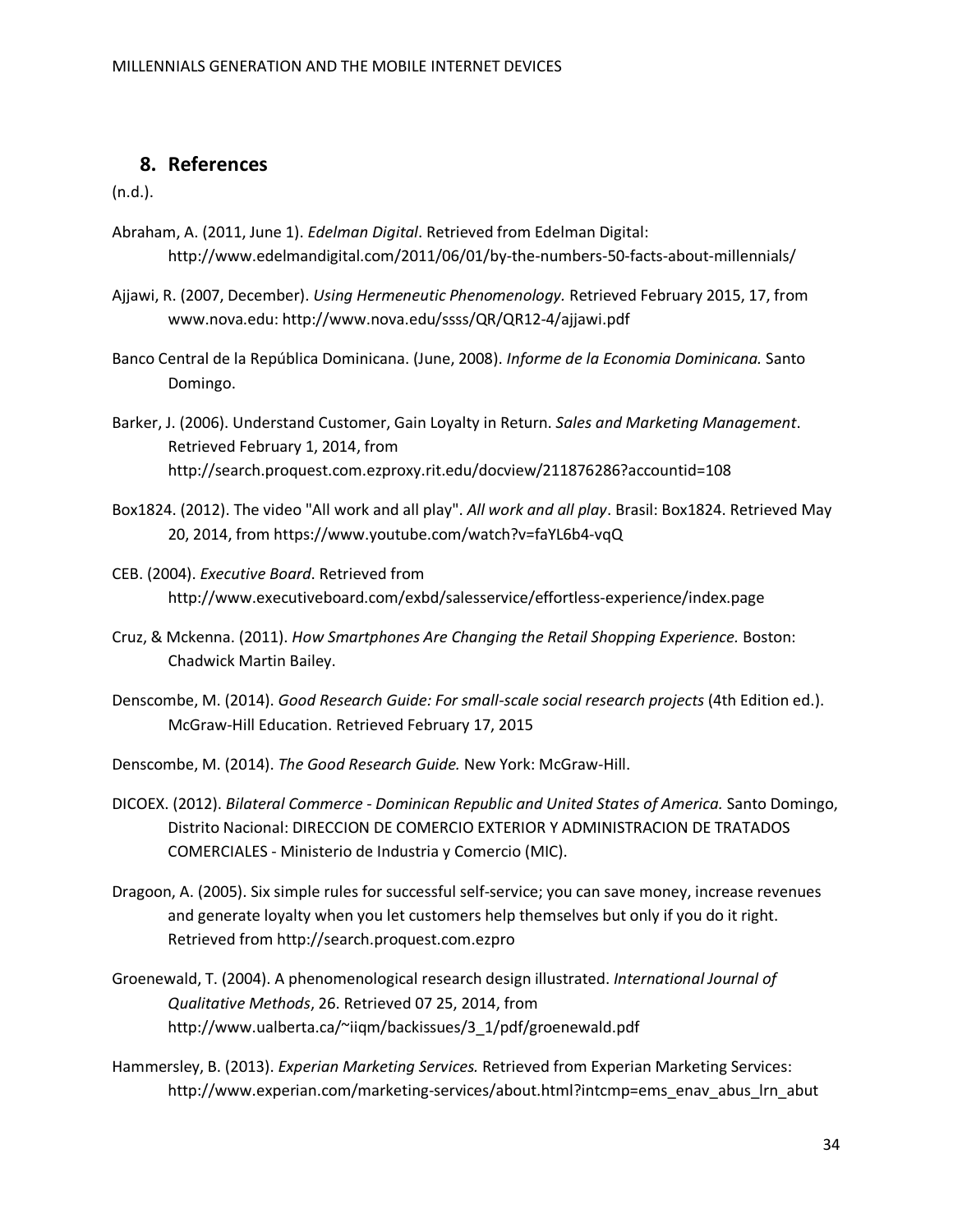- Hempel, J. (2008). *Trends: The Myspace Generation.* New York. Retrieved February 1, 2014, from http://search.proquest.com.ezproxy.rit.edu/docview/749219216?accountid=108
- Howe, N., & Strauss, W. (2009). *Millennials Rising: The Next Great Generation.* Random House LLC Publisher.
- Huffington Post. (2013). Retrieved from http://www.huffingtonpost.com/trevor-neilson/philanthropand-millennia\_b\_3269238.html
- INDOTEL. (2014, November 17). (I. D. Telecomunicaciones, Editor) Retrieved from http://www.indotel.gob.do/index.php/cgblog/2102/Gedeon-revela-teledensidad-de-celularesalcanza-108-5-en-region-de-Las-Americas-y-el-Caribe
- Kourdi, J. (2009). Building Customer Trust and Loyalty. *Marshall. Cavendish International (Asia) Pte Ltd.* . Retrieved from http://search.proquest.com.ezproxy.rit.edu/docview/817590060?accountid=108
- Lachman, M. L. (2013). *Generation Y: Shopping and Entertainment in the Digital Age.* Washington, D.C: Urban Land Institute.
- Lamb, C. W. (2013). *Marketing 7. Cengage Learning.*
- Lang, D. C. (2012). *aran.library.nuigalway.ie*. Retrieved January 26, 2014, from http://aran.library.nuigalway.ie/xmlui/handle/10379/3416
- Leggett, K. (2014, January 14). *www.forrester.com*. Retrieved January 26, 2014, from http://blogs.forrester.com/kate\_leggett/13-01-14 forresters\_top\_15\_trends\_for\_customer\_service\_in\_2013
- Manen, M. v. (2011). *Phenomenology Online*. Retrieved from Phenomenology Online: http://www.phenomenologyonline.com/inquiry/orientations-inphenomenology/hermeneutical-phenomenology/
- Manson, M. (2010, September). Sample Size and Saturation in PHD Studies Using Qualitative Interviews. *Forum Qualitative Sozialforschung / Forum: Qualitative Social Research, 11*, p. 3.
- Mohapatra, S. (2013). *e-Commerce strategy: Text and Cases.* Boston, MA: Springer US. doi:10.1007/978- 1-4614-4142-7
- Moy, G. M. (1998). *Marketing and Maintaining Customer Relationships.* Blackwell Science Ltd. Retrieved from http://search.proquest.com.ezproxy.rit.edu/docview/16557775?accountid=108
- Nelson, C. A. (2009). *Selling With E-Commerce.* New York: The McGraw-Hill Companies, Inc., The Professional Book Group. Retrieved February 1, 2014, from http://search.proquest.com.ezproxy.rit.edu/docview/748995914?accountid=108